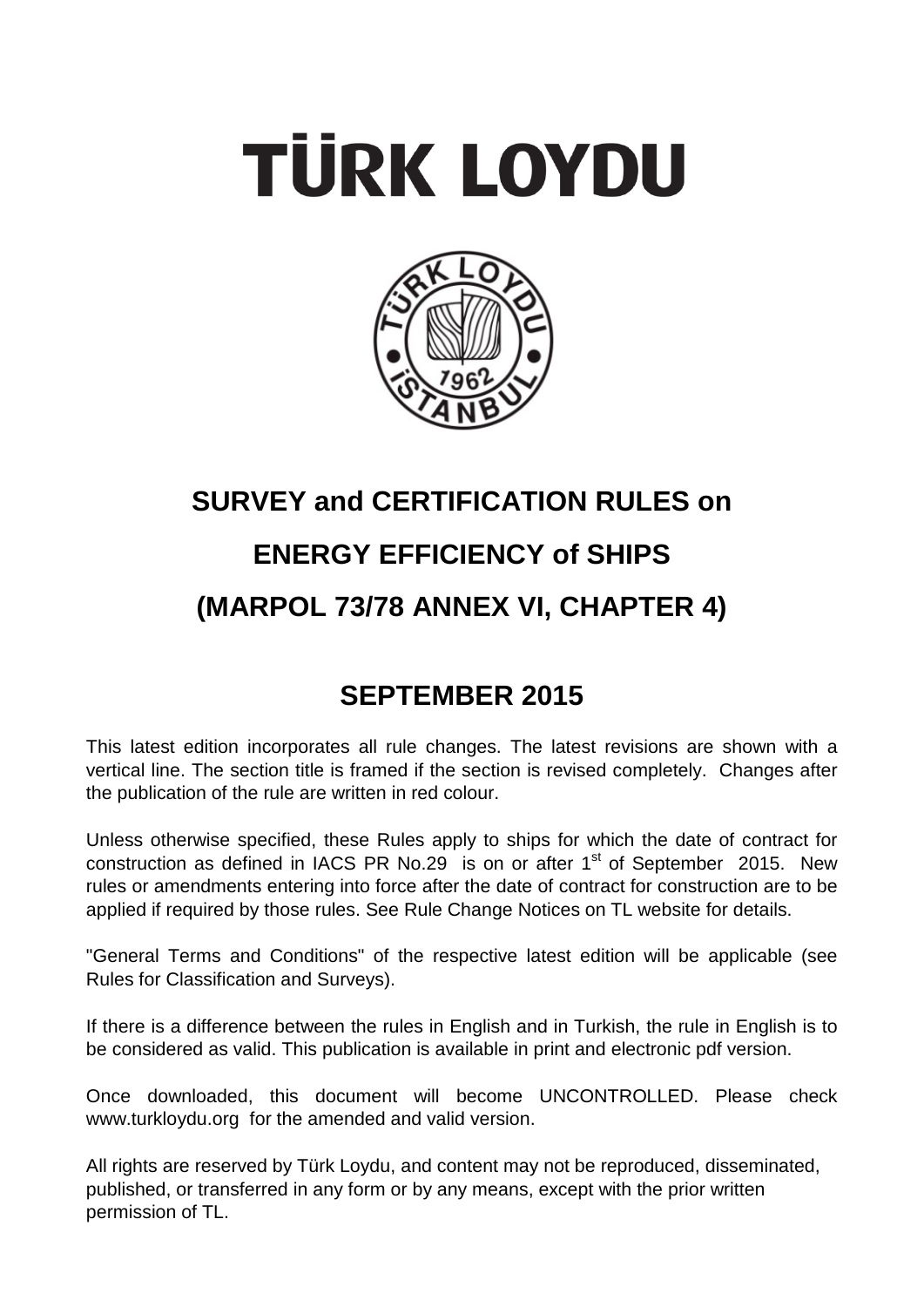#### **TÜRK LOYDU**

**Head Office** Postane Mah. Tersaneler Cad. No:26 Tuzla 34944 İSTANBUL / TÜRKİYE Tel : (90-216) 581 37 00 Fax : (90-216) 581 38 00 E-mail : info@turkloydu.org http://www.turkloydu.org

#### **Regional Offices**

| <b>Ankara</b>              | Eskişehir Yolu Mustafa Kemal Mah. 2159. Sokak No: 6/4 Çankaya - ANKARA / TÜRKİYE     |
|----------------------------|--------------------------------------------------------------------------------------|
|                            | $: (90-312)$ 219 56 34 - 219 68 25<br>Tel                                            |
|                            | $: (90-312) 219 69 72$<br>Fax                                                        |
|                            | E-mail : ankara@turkloydu.org                                                        |
| <i><u><b>izmir</b></u></i> | Atatürk Cad. No: 378 K.4 D.402 Kavalalılar Apt. 35220 Alsancak - İZMİR / TÜRKİYE     |
|                            | $(90-232)$ 464 29 88<br>Tel                                                          |
|                            | $(90-232)$ 464 87 51<br>Fax                                                          |
|                            | E-mail : izmir@turkloydu.org                                                         |
| Adana                      | Çınarlı Mah. Atatürk Cad. Aziz Naci İş Merkezi No:5 K.1 D.2 Seyhan - ADANA / TÜRKİYE |
|                            | $(90-322)$ 363 30 12<br>Tel                                                          |
|                            | $(90-322)$ 363 30 19<br>Fax                                                          |
|                            | E-mail: adana@turkloydu.org                                                          |
| <b>Marmaris</b>            | Atatürk Cad. 99 Sok. No:1 Ketenbaş Apt. Kat:4 Daire 6 Marmaris - MUĞLA / TÜRKİYE     |
|                            | $(90-252)$ 412 46 55<br>Tel                                                          |
|                            | $(90-252)$ 412 46 54<br>Fax                                                          |
|                            | E-mail: marmaris@turkloydu.org                                                       |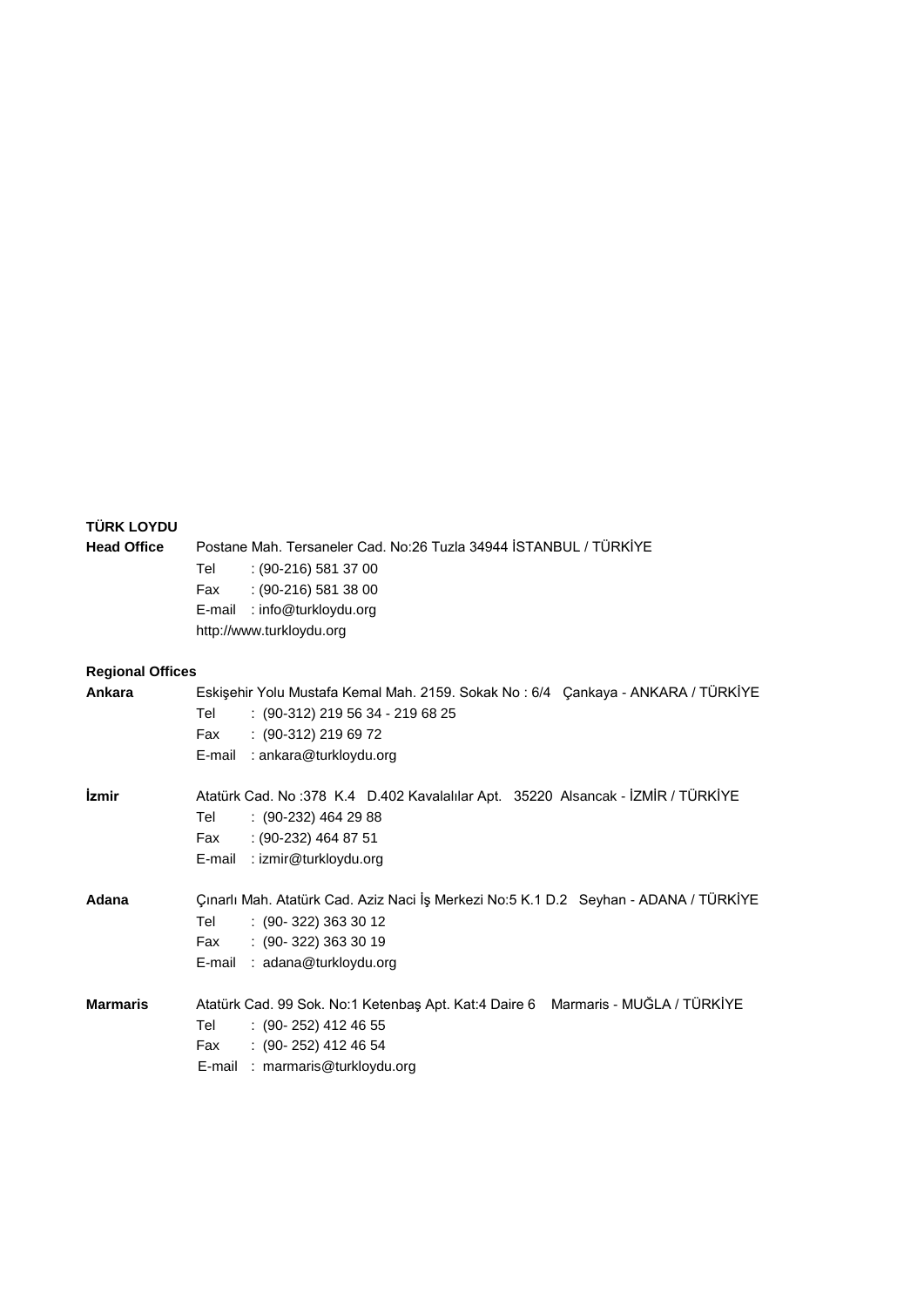#### **FOREWORD**

- **1. DEFINITIONS OF TERMS USED IN GUIDELINES**
- **2. GENERAL REQUIREMENTS OF CHAPTER 4 OF MARPOL 73/78 ANNEX VI AND APPLICABILITY TO SHIPS**
- **3. INITIAL SURVEY REQUIREMENTS OF IEEC FOR EXISTING SHIPS**
- **4. INITIAL SURVEY REQUIREMENTS OF IEEC FOR NEW SHIPS**
- **5. EEDI VERIFICATION PROCESS OF NEW SHIPS FROM DESIGN STAGE TO FINAL VERIFICATION**
- **6. EEDI VERIFICATION FOR MAJOR CONVERSIONS**

**Annex 1: Definition of each type of ship according to MARPOL 73/78 Annex VI, Chapter 1, Regulation 2**

**Annex 2: A- Summary information on the calculation of required EEDI according to regulation 21 of chapter 4 of MARPOL 73/78 Annex VI:**

**Annex 2: B- Applicability of Phases specified in table 1 of regulation 21 (required EEDI) of MARPOL Annex VI to new ships according to MEPC.1/Circ 795/Rev.2**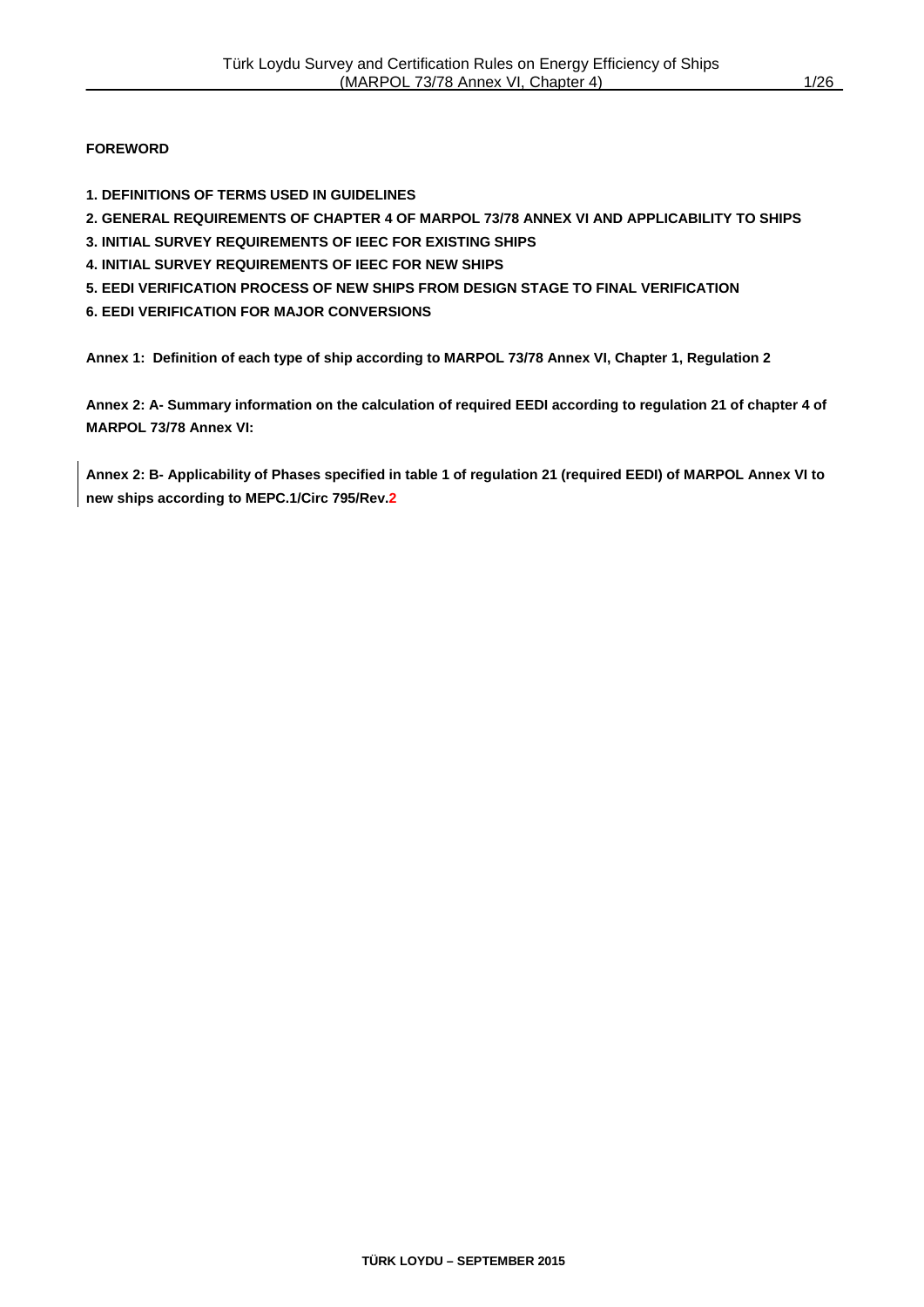#### **1. DEFINITIONS OF TERMS USED IN GUIDELINES**

"**TL**" means Türk Loydu

"New ship" means a ship:

1. For which the building contract is placed on or after 1 January 2013; or

2. In the absence of a building contract, the keel of which is laid or which is at a similar stage of construction on or after 1 July 2013; or

3. The delivery of which is on or after 1 July 2015.

(**TL note:** For the application of phases specified in regulation 21 (required EEDI) to "new ship", refer to Annex 2 B of these guidelines or MEPC.1/Circ 795/Rev.2)

"Existing ship" means a ship which is not a new ship.

"Major Conversion" means a conversion of a ship (in relation to energy efficiency) :

1. Which substantially alters the dimensions, carrying capacity or engine power of the ship; or

2. Which changes the type of the ship; or

3. The intent of which in the opinion of the Administration is substantially to prolong the life of the ship; or

4. Which otherwise so alters the ship that, if it were a new ship, it would become subject to relevant provisions of the present Convention not applicable to it as an existing ship; or

5. Which substantially alters the energy efficiency of the ship and includes any modifications that could cause the ship to exceed the applicable required EEDI.

(**Additional information:** Unified Interpretations for major conversion (MEPC.1/Circ 795/Rev.2)):

1. For regulation 2.24.1 of MARPOL Annex VI, any substantial change in hull dimensions and/or capacity (e.g. change of length between perpendiculars (LPP) or change of assigned freeboard) should be considered a major conversion. Any substantial increase of total engine power for propulsion (e.g. 5 per cent or more) should be considered a major conversion. In any case, it is the Administration's authority to evaluate and decide whether an alteration should be considered as major conversion, consistent with chapter 4 of MARPOL Annex VI.

2. Notwithstanding paragraph 1, for regulation 2.24.5 of MARPOL Annex VI, the effect on attained EEDI as a result of any change of ship's parameters, particularly any increase in total engine power for propulsion, should be investigated. In any case, it is the Administration's authority to evaluate and decide whether an alteration should be considered as major conversion, consistent with chapter 4 of MARPOL Annex VI.

3. A company may, at any time, voluntarily request re-certification of EEDI with IEEC reissuance on the basis of any new improvements to the ship efficiency that are not considered to be major conversion.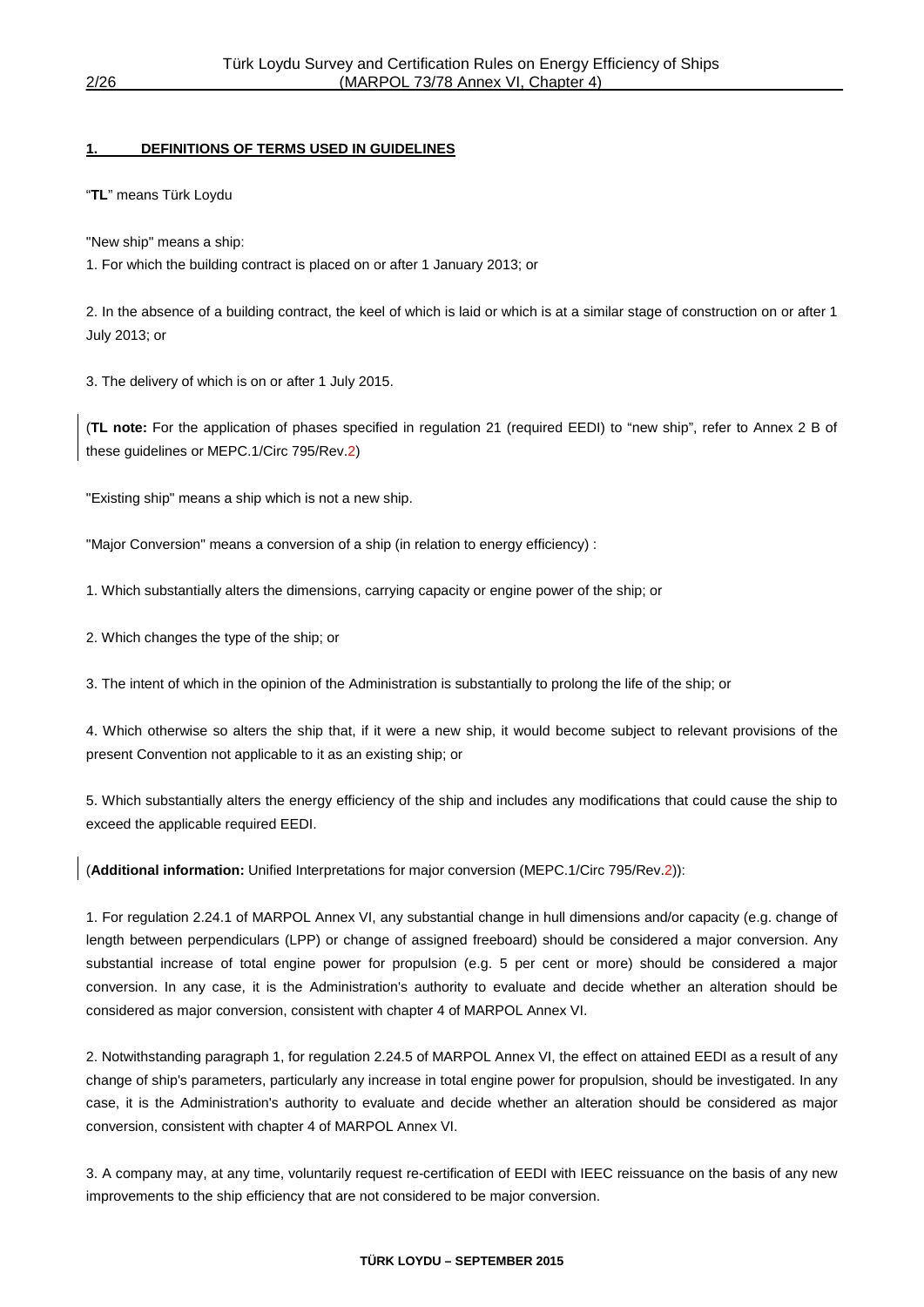4. In regulation 2.24.4 of MARPOL Annex VI, terms "new ship" and "existing ship" should be understood as they are used in MARPOL Annex I regulation 1.9.1.4, rather than as the defined terms in regulations 2.22 and 2.23.

5. The term "a ship" referred to in regulation 5.4.2 of MARPOL Annex VI is interpreted as "new ship."

(**Additional information:** For application details of major conversion refer to "6. EEDI VERIFICATION FOR MAJOR CONVERSIONS" of these guidelines.)

"EEDI" is Energy Efficiency Design Index

"Attained EEDI" is the EEDI value achieved by an individual ship in accordance with regulation 20 of chapter 4 of MARPOL 73/78 Annex VI. Attained EEDI is specific to each ship and indicates the estimated performance of the ship in terms of energy efficiency. The attained EEDI shall be verified, based on the EEDI technical file, either by the Administration or by any organization duly authorized by it. **TL** acts as a verifier for the EEDI.

"Required EEDI" is the maximum allowable value of attained EEDI that is allowed by regulation 21 of chapter 4 of MARPOL 73/78 Annex VI for the specific ship type and size.

"EEDI Technical File" is a documentation package that contains the information necessary for the calculation of the attained EEDI and shows the process of calculation. The EEDI Technical File has to be approved by the recognized organization or a classification society on their behalf. EEDI Technical File should be written at least in English.

"Reference line" is a curve representing an average index value fitted on a set of individual index values for a defined group of ships. The reference lines were established by using existing ships index values for each ship type to which regulation 21 (Required EEDI) of MARPOL Annex VI is applicable.

"EEDI Condition" is a ship's loading condition corresponding to the maximum summer load draught in order to determine the capacity under EEDI calculations. For container ships, capacity is to set to 70 % of DWT. For ships other than container ships; capacity is to set to DWT.

"SEEMP" is Ship Energy Efficiency Management Plan. This plan shall be ship specific. The Ship Energy Efficiency Management Plan (SEEMP) is a management plan designed to improve the ship energy efficiency by implementing operational or technical measures such as but not limited to speed optimization, optimum trim, propeller polishing, and energy saving devices.

"Verifier" means an Administration or organization duly authorized by it, which conducts the survey and certification of the EEDI in accordance with regulations 5, 6, 7, 8 and 9 of MARPOL Annex VI. **TL** acts as a verifier for the EEDI.

"Tank test" means model towing tests, model self-propulsion tests and model propeller open water tests. Numerical calculations may be accepted as equivalent to model propeller open water tests or used to complement the tank tests conducted (e.g. to evaluate the effect of additional hull features such as fins, etc., on ship's performance), with approval of the verifier.

"IAPP Certificate" is International Air Pollution Prevention Certificate

"EIAPP Certificate" is Engine International Air Pollution Prevention Certificate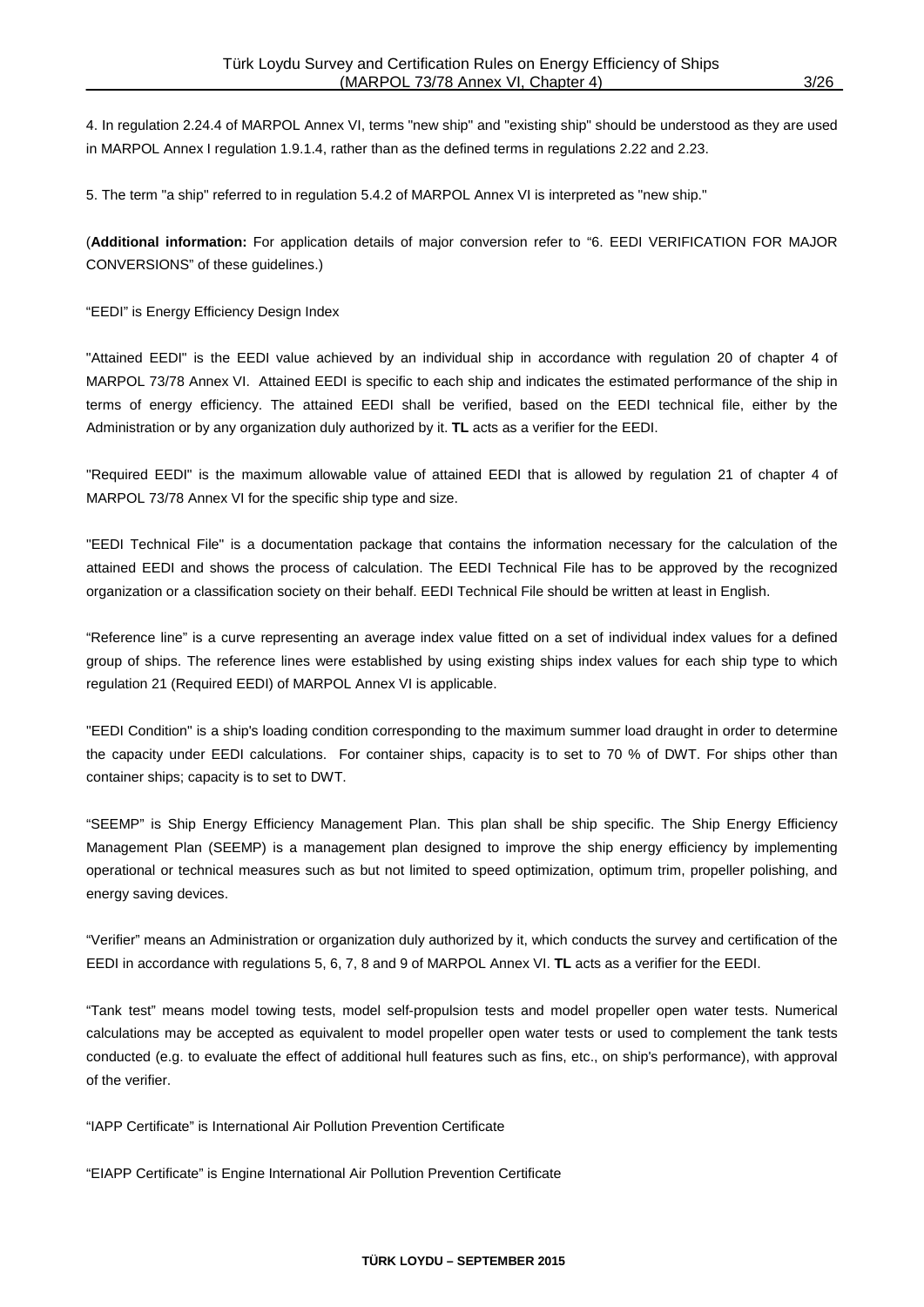#### "IEEC" is International Energy Efficiency Certificate

"ITTC" is International Towing Tank Conference. The International Towing Tank Conference is a voluntary association of worldwide organizations that have responsibility for the prediction of hydrodynamic performance of ships and marine installations based on the results of physical and numerical modeling.

#### **2. GENERAL REQUIREMENTS OF CHAPTER 4 OF MARPOL 73/78 ANNEX VI AND APPLICABILITY TO SHIPS**

The amendments to MARPOL 73/78 ANNEX VI apply to all ships of 400 gross tonnage and above engaged in international voyages. In principle the regulations on "attained EEDI" and "required EEDI" shall not apply to ships mentioned hereunder:

- which have non-conventional propulsion, except that "attained EEDI" and "required EEDI" shall apply to cruise passenger ships having non-conventional propulsion and LNG carriers having conventional or non-conventional propulsion, delivered on or after 1 September 2019, as defined in MARPOL Annex VI, paragraph 43 of regulation 2. "required EEDI" and "required EEDI" shall not apply to cargo ships having ice-breaking capability.

- Which are waived by the Administration from having to comply with the requirements. In compliance with MARPOL Annex VI, Regulation 19.5, the waiver shall not apply to ships:

- for which the building contract is placed on or after 1 January 2017; or
- in the absence of a building contract, the keel of which is laid or which is at a similar stage of construction on or after 1 July 2017; or
- the delivery of which is on or after 1 July 2019; or
- in cases of a major conversion of a new or existing ship, as defined in 1. (Regulation 2.24 of MARPOL Annex VI, Chapter 1), on or after 1 January 2017, and in which regulation 5.4.2 and regulation 5.4.3 of MARPOL Annex VI, Chapter 2 apply.

- ships not propelled by mechanical means, and platforms including FPSOs and FSUs and drilling rigs, regardless of their propulsion.

For innovative technologies other than diesel-electric propulsion, turbine propulsion or hybrid propulsion systems, MEPC.1/Circ.815 "2013 Guidance on treatment of innovative energy efficiency technologies for calculation and verification of the attained EEDI" shall be used if applicable for the system.

#### **2.1 Attained EEDI**

The attained EEDI shall be calculated for

"1. Each new ship;

2. Each new ship which has undergone a major conversion; and

 3. Each new or existing ship which has undergone a major conversion, that is so extensive that the ship is regarded by the Administration as a newly constructed ship"

That falls into one or more of the categories defined in Regulation 2.25 to 2.35, 2.38 and 2.39 of MARPOL 73/78 ANNEX VI, attained EEDI shall be calculated in accordance with IMO Resolution MEPC.245(66) as amended by MEPC 263(68) and MEPC 281(70) "2014 GUIDELINES ON THE METHOD OF CALCULATION OF THE ATTAINED ENERGY EFFICIENCY DESIGN INDEX (EEDI) FOR NEW SHIPS".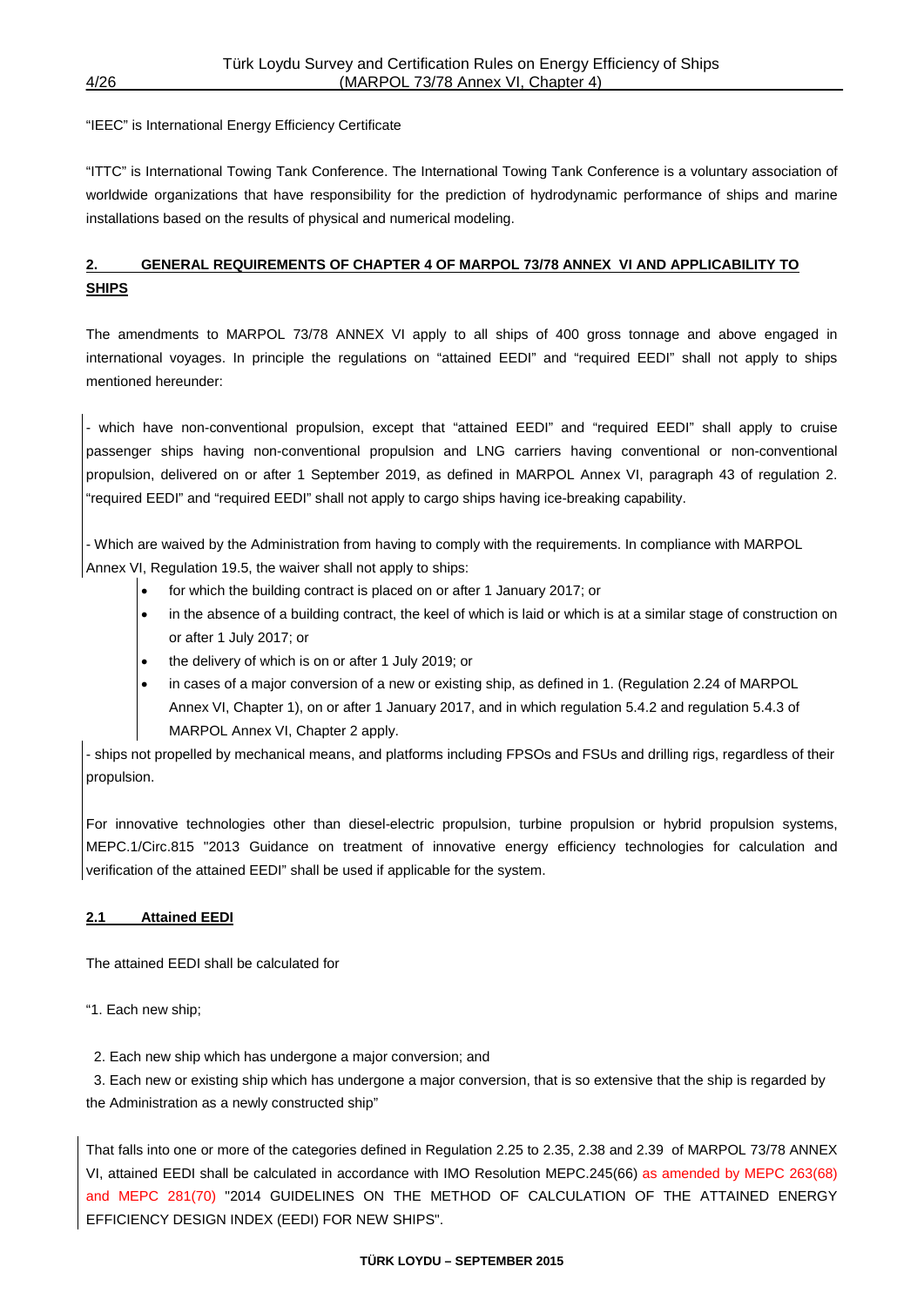For the definition of each type of ship, please refer to Annex 1.

#### **2.2 Required EEDI**

For each:

"1. New ship;

2. New ship which has undergone a major conversion; and

 3. New or existing ship which has undergone a major conversion that is so extensive that the ship is regarded by the Administration as a newly constructed ship"

That falls into one of the categories defined in Regulation 2.25 to 2.31, 2.33 to 2.35, 2.38 and 2.39 of MARPOL 73/78 ANNEX VI; a ship's attained EEDI shall be on or below the required EEDI for that ship type and size.

Required EEDI is scheduled to become more stringent from Phase 0 to Phase 3 by using a reduction factor (X) from the reference line. For the details on the required EEDI, please refer to Annex 2. Attained EEDI is to satisfy:

Attained EEDI ≤ Required EEDI = (1-X/100) x Reference Line Value

#### **2.3 SEEMP**

All ships (new and existing ships) with a gross tonnage of 400 tonnage and above engaged in international voyages shall keep on board a ship specific Ship Energy Efficiency Management Plan (SEEMP). This may form part of the ship's Safety Management System (SMS). With respect to ships required to keep on board a SEEMP, such ships exclude platforms (including FPSOs and FSUs) and drilling rigs, regardless of their propulsion.

SEEMP shall be developed according to IMO Resolution MEPC.213(63) " 2012 GUIDELINES FOR THE DEVELOPMENT OF A SHIP ENERGY EFFICIENCY MANAGEMENT PLAN (SEEMP)"

For new ships, the verification of the requirement to have a SEEMP on board according to regulation 22 shall take place at the initial survey before a new ship is put in service and before the IEEC is issued.

For existing ships, the verification of the requirement to have a SEEMP on board according to regulation 22 shall take place at the initial survey before the IEEC is issued. (For existing ships, initial survey of IEEC is the first intermediate or renewal survey of the International Air Pollution Prevention Certificate (IAPP Certificate), whichever is the first, on or after 1 January 2013)

#### **2.4 IEEC**

International Energy Efficiency Certificate (IEEC), is to be issued for all ships (new and existing ships) after the requirements of the Initial Survey for any ship of 400 gross tonnage and above engaged in international voyages have been satisfied according to chapter 4 of MARPOL 73/78 ANNEX VI.

For new ships, initial survey shall be completed before a new ship is put in service.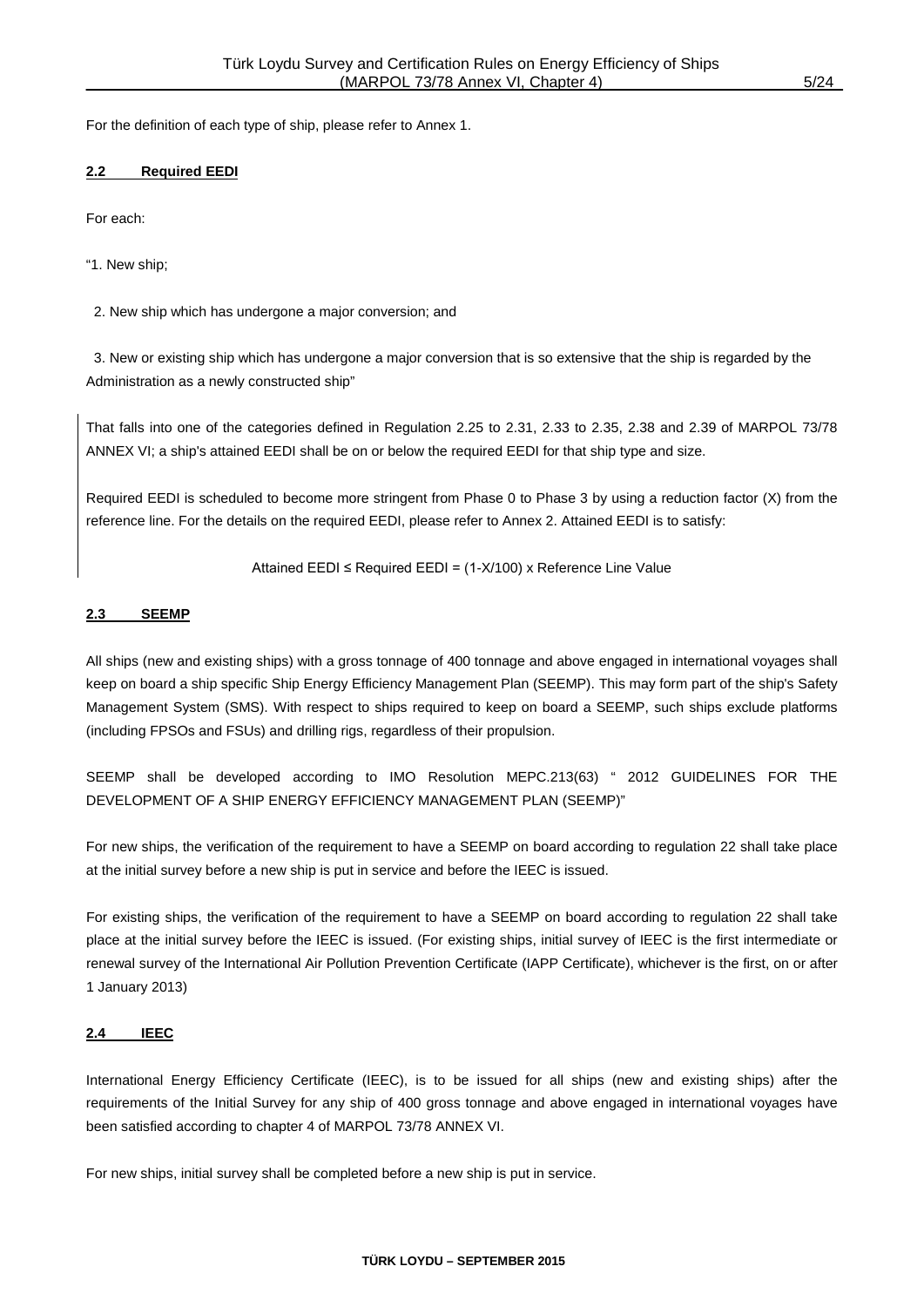For existing ships, initial survey date is the date of first intermediate or renewal survey of the IAPP Certificate, whichever is the first, on or after 1 January 2013.

The IEEC has no expiry date, since it will be valid throughout the life of the ship and subsequent periodical surveys are not required. The IEEC shall only cease to be valid in any of the cases listed hereunder. In cases 2 and 3 IEEC shall be rewritten or reissued.

- 1. If the ship is withdrawn from service; or
- 2. If the ship undergoes a major conversion; or
- 3. Upon transfer of the ship to the flag of another State

Where the Flag Administration has not ratified ANNEX VI of MARPOL 73/78 and if **TL** authorized by Administration, **TL** will carry out the relevant surveys and issue "Document of Compliance" on behalf of the Administration.

In relation to chapter 4, any port State inspection shall be limited to verifying, when appropriate, that there is a valid International Energy Efficiency Certificate on board, in accordance with article 5 of the Convention.

#### **3. INITIAL SURVEY REQUIREMENTS OF IEEC FOR EXISTING SHIPS**

For an existing ship (a ship which is not a new ship), shipowner shall develop and carry SEEMP on board. The verification of the requirement to have a SEEMP on board according to regulation 22 shall take place at the initial survey before the IEEC is issued.

For existing ships, initial survey of IEEC is the first intermediate or renewal survey of the IAPP Certificate, whichever is the first, on or after 1 January 2013. The intermediate or renewal survey mentioned here, relates solely to the timing for the verification of the SEEMP on board, i.e. these IAPP Certificate survey windows will also become the IEEC initial survey date for existing ships. The SEEMP is however a survey item solely under the new MARPOL Annex VI, chapter 4, and is not a survey item relating to IAPP Certificate surveys.

During initial survey of IEEC, **TL** surveyor shall verify that:

- The ship specific SEEMP is provided onboard. (SEEMP does not to be approved by the Administration or Classification Society under the revised MARPOL ANNEX VI)
- The SEEMP is established in a working language or languages understood by ship's personnel
- The SEEMP is developed taking into account IMO Resolution MEPC.282(70) "2016 GUIDELINES FOR THE DEVELOPMENT OF A SHIP ENERGY EFFICIENCY MANAGEMENT PLAN (SEEMP)"

In detail, **TL** surveyor shall also verify that SEEMP includes items listed hereunder:

- Energy efficiency improvement measures (representative examples of the measures are presented in chapter 5 of MEPC.282(70), e.g. weather routeing, speed optimization, etc.)
- Monitoring methods for energy efficiency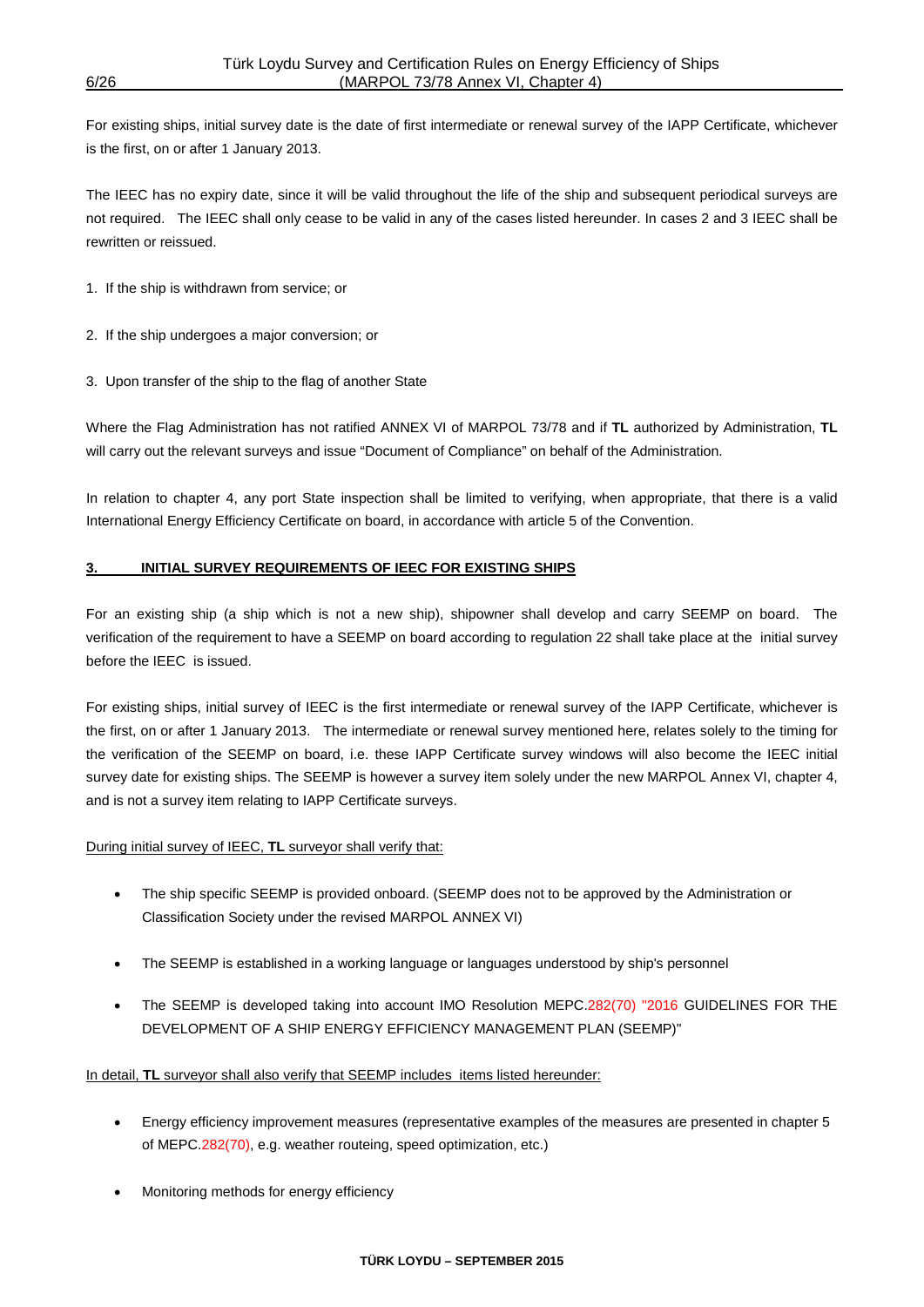- Measurable goals for energy efficiency
- Procedures of evaluation
- Fuel oil consumption data collection plan (for a ship to which regulation 22A applies)
	- o Description of the methodology that will be used to collect the data
	- o Processes that will be used to report the data

After completion of verification of SEEMP, IEEC will be issued by **TL**.

Where the Flag Administration has not ratified ANNEX VI of MARPOL 73/78 and if **TL** authorized by Administration, **TL** will carry out the relevant surveys and issue "Document of Compliance" on behalf of the Administration.

The validity of the IAPP Certificate is not impacted by the lack of a SEEMP as the SEEMP is a survey item solely under the new MARPOL Annex VI, chapter 4, and not under the IAPPC surveys.

#### **4. INITIAL SURVEY REQUIREMENTS OF IEEC FOR NEW SHIPS**

New ships required to carry IEEC after completion of initial survey of IEEC. (**TL note:** Refer to "1. DEFINITIONS OF TERMS USED IN GUIDELINES" for "new ship" definition in guidelines)

Briefly; during initial survey of IEEC for new ships, **TL** surveyor shall verify that:

- Ship's attained EEDI is in accordance with the requirements in chapter 4 of ANNEX VI of MARPOL 73/78
- Ship has an approved EEDI Technical File
- The technical equipment listed in the EEDI Technical File is available on board (engine, shaft, generator)
- The ship specific SEEMP is provided onboard. (SEEMP does not to be approved by the Administration or Classification Society under the revised MARPOL ANNEX VI)
- The SEEMP is established in a working language or languages understood by ship's personnel
- The SEEMP is developed taking into account IMO Resolution MEPC.282(70) "2016 GUIDELINES FOR THE DEVELOPMENT OF A SHIP ENERGY EFFICIENCY MANAGEMENT PLAN (SEEMP)"

In detail, **TL** surveyor shall also verify that SEEMP includes items listed hereunder:

- Energy efficiency improvement measures (representative examples of the measures are presented in chapter 5 of MEPC.282(70), e.g. weather routeing, speed optimization, etc.)
- Monitoring methods for energy efficiency
- Measurable goals for energy efficiency
- Procedures of evaluation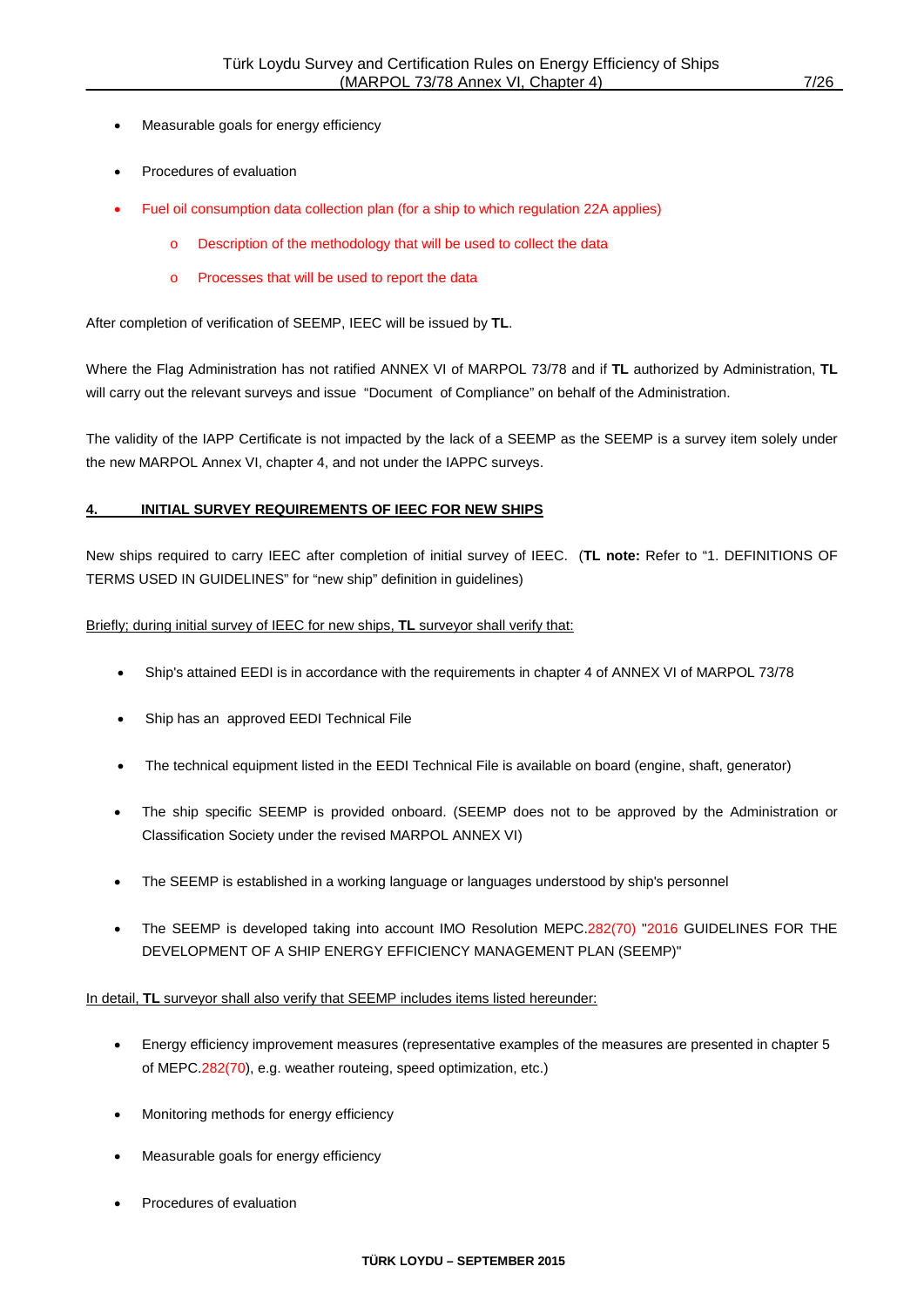- Fuel oil consumption data collection plan (for a ship to which regulation 22A applies)
	- Description of the methodology that will be used to collect the data
	- o Processes that will be used to report the data

#### **5. EEDI VERIFICATION PROCESS OF NEW SHIPS FROM DESIGN STAGE TO FINAL VERIFICATION**

The attained EEDI shall be calculated for

- .1 Each new ship;
- 2. Each new ship which has undergone a major conversion; and

 3. Each new or existing ship which has undergone a major conversion, that is so extensive that the ship is regarded by the Administration as a newly constructed ship"

That falls into one or more of the categories defined in Regulation 2.25 to 2.35, 2.38 and 2.39 of MARPOL 73/78 ANNEX VI. Attained EEDI shall be calculated in accordance with IMO Resolution MEPC.245(66) as amended by MEPC 263(68) and MEPC 281(70) "2014 GUIDELINES ON THE METHOD OF CALCULATION OF THE ATTAINED ENERGY EFFICIENCY DESIGN INDEX (EEDI) FOR NEW SHIPS".

For the definition of each type of ship, please refer to Annex 1.

Before the design stage designer/owner/shipbuilder should assess by taking into account ship type, DWT, construction date etc.; the situation of the ship, whether:

- The the ship has to comply with required EEDI according to requlation 21 of chapter 4 of MARPOL 73/78 Annex VI (refer to Annex 2 of guidelines)
- Which phase is applicable for the ship (refer to Annex 2 of guidelines)

**(Additional information:** In determining a ship's attained Energy Efficiency Design Index (EEDI) as per resolution MEPC.245(66) as amended by MEPC 263(68) and MEPC 281(70) a lower threshold for the minimum installed propulsion power for bulk carriers, oil and chemical tankers and combination carriers is needed. The method for determining this lower minimum threshold is contained in MEPC 232 (65) as amended by MEPC 255(67) and 262(68), "2013 Interim Guidelines for determining minimum propulsion power to maintain the manoeuvrability of ships in adverse conditions")

EEDI verification is conducted in accordance with MEPC.254(67) as amended by MEPC 261(68) "2014 GUIDELINES ON SURVEY AND CERTIFICATION OF THE ENERGY EFFICIENCY DESIGN INDEX (EEDI)" and IACS PR 38/Rev.1.

EEDI verification is conducted through 2 steps:

- Preliminary verification at the design stage
- Final verification during sea trials

For ships to which regulation 21 (required EEDI) of MARPOL Annex VI applies, the power curves used for the preliminary verification at the design stage should be based on reliable results of tank test.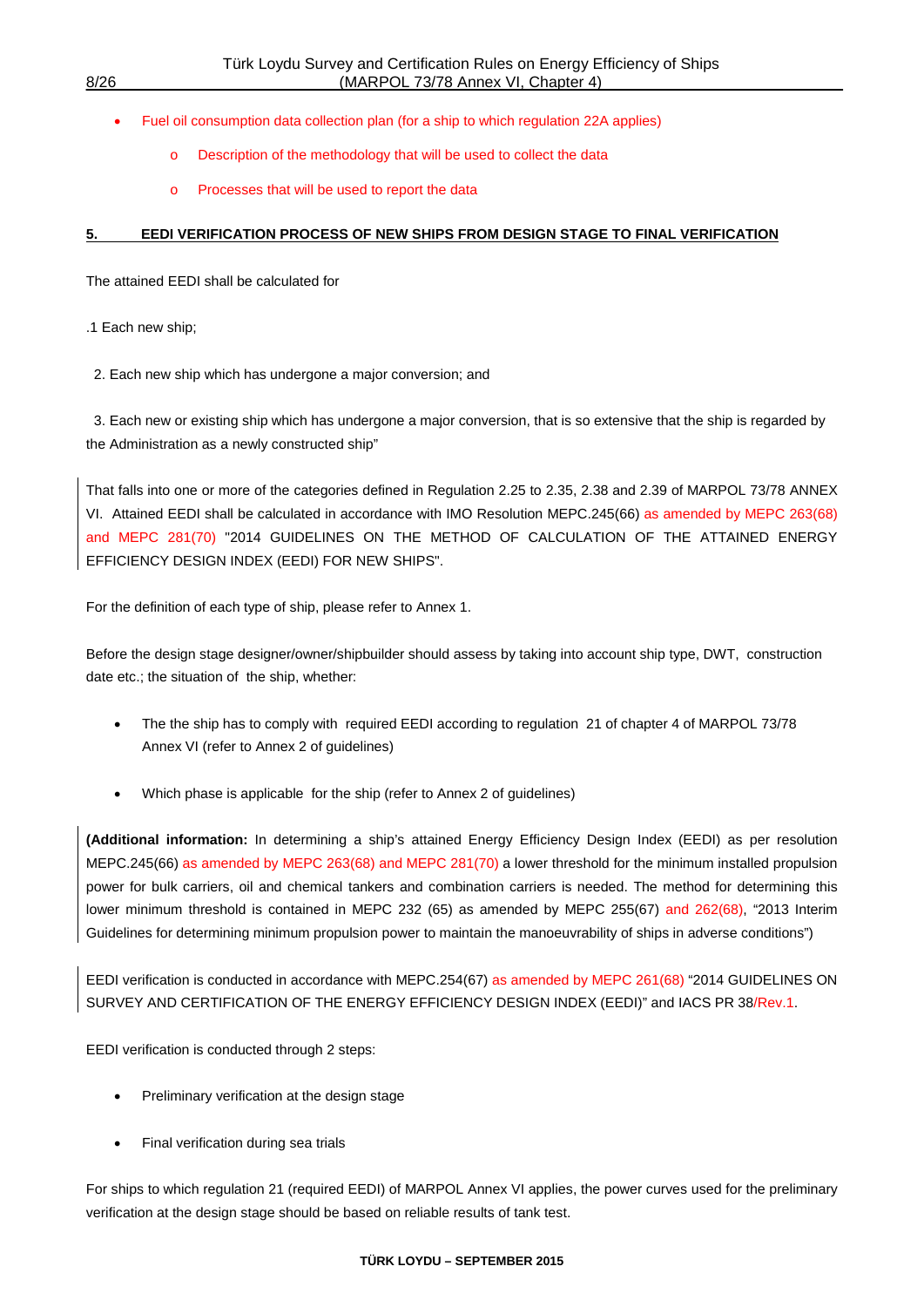For ensuring the quality of tank tests, ITTC quality system should be taken into account. **TL** is to familiarize with the towing tank test organization test facilities, measuring equipment, standard model-ship extrapolation and correlation method (applied method and tests description) and quality system for consideration of complying with the requirements of 15.6 of MEPC 68/INF.30 prior to the test attendance when **TL** has no recent experience with the tank test facilities. When in addition the towing tank test organization quality system is not ISO 9001 certified; the following additional information relative to the towing tank test organization is to be submitted to **TL**:

- $\triangleright$  Descriptions of the tank test facility; this should include the name of the facility, the particulars of tanks and towing equipment, and the records of calibration of each monitoring equipment.
- Quality manual containing at least the information listed in the ITTC Sample quality manual (2002 issue) Records of measuring equipment calibration.

**TL** will audit the quality management system of the towing tank if previous experience is insufficiently demonstrated.

Model tank test should be witnessed by the **TL** or further to the agreement of the submitter of the EEDI Technical File and the Shipowner, **TL** may accept towing tank tests reports witnessed by another Society if the towing tank tested ship is of the same type as the ship of which the EEDI is verified. Acceptance of towing tank tests witnessed by another Society:

• Copies of the following documents are to be provided to **TL**, with due consideration given to the protection of the Intellectual Property Rights (IPR) as indicated under paragraph 14 of MEPC 68/INF.30:

- Calculation of the reference speed of the verified ship explicitly making reference to the speed power curves of the tank tested ship model

- Witnessing protocol of the tank tested ship endorsed by the surveyor of the Witnessing Society
- Towing tank test report of the tank tested ship
- On specific request of **TL**, the following additional information is to be submitted:

- Ship lines and model particulars, loading and operating conditions of the tank tested ship as described in 4.2.7.2 of IMO "2014 Guidelines on Survey and Certification of the Energy Efficiency Design Index (EEDI)" as amended, showing that the verified ship and the tank tested ship are of the same type

If some of the relevant information is held by the original Witnessing Society, the submitter should authorize the Witnessing Society to make the information available to **TL**.

Towing tank tests of a new ship performed before the entry into force of MARPOL Annex VI amendments introducing the EEDI have not been witnessed by a Verifier. In this case, towing tank test results provided by a tank test organization with quality control certified according to a recognized scheme or with experience acceptable to **TL** may be accepted by **TL**.

A tank test for an individual ship may be omitted in the following cases:

- $\triangleright$  The results of tank tests for ships of the same type are available
- $\triangleright$  Speed trials will be carried under the EEDI condition upon agreement of the shipowner and shipbuilder and with approval of the **TL**.
- Required EEDI is not applied
- $\triangleright$  Other cases based on technical justifications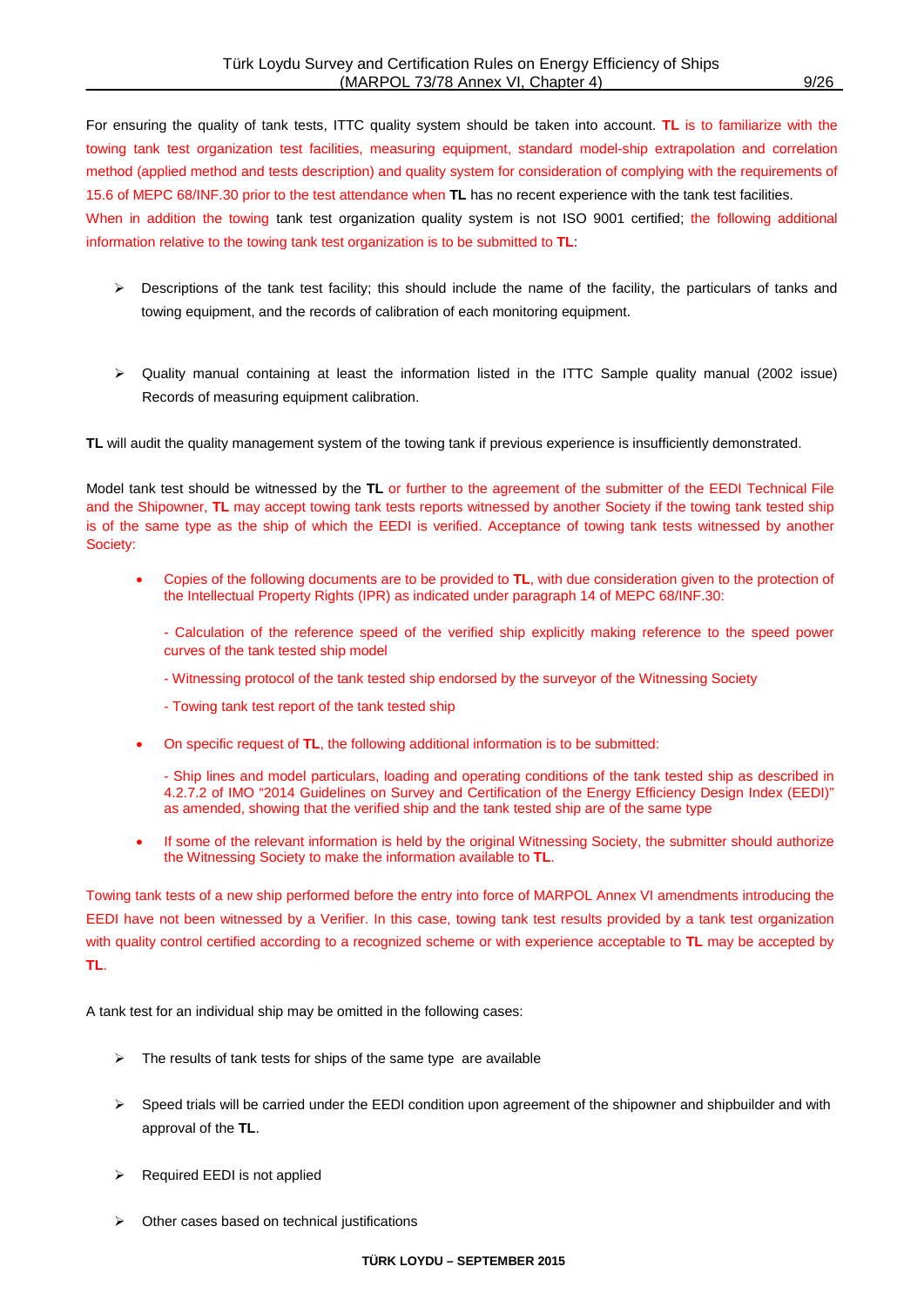In line with the MEPC.254(67) as amended by MEPC 261(68) "2014 GUIDELINES ON SURVEY AND CERTIFICATION OF THE ENERGY EFFICIENCY DESIGN INDEX (EEDI)" (4.1.2), it is recognized that the documents submitted for verification may contain confidential information of submitters, which requires Intellectual Property Rights (IPR) protection. In the case where the submitter wants a non-disclosure agreement with the **TL**, the additional information should be provided to **TL** upon mutually agreed terms and conditions.

#### Documents to be submitted for preliminary verification at the design stage

For preliminary verification stage submitter shall submit documents listed hereunder to **TL**:

- $\triangleright$  If necessary, documented information about tank test facility.
- $\triangleright$  Tank tests plan (min. 3 copies)
- EEDI Technical File (min. 3 copies)
- $\triangleright$  EIAPP certificates and NOx technical files of engines or technical files of engine manufacturers (min. 3 copies)
- > Additional information (min. 3 copies)
	- o Preliminary trim and stability booklet,
	- o Documentation for innovative technologies if necessary for calculation of EEDI,
	- o Model test results,
	- o Lines plan of model ship and actual ship,
	- o Detailed calculation process for determining the ships speed which includes the way to estimate the power curves etc.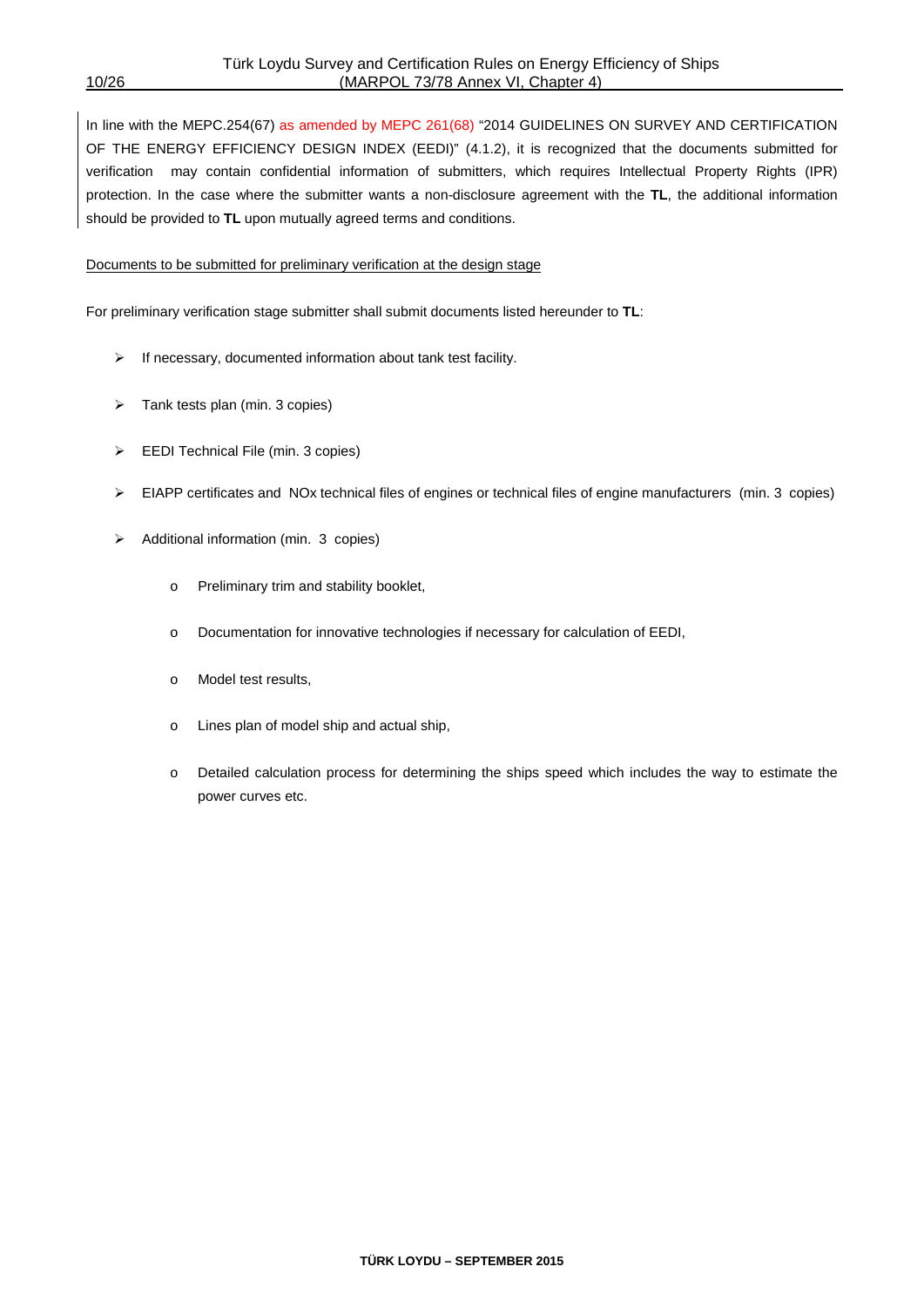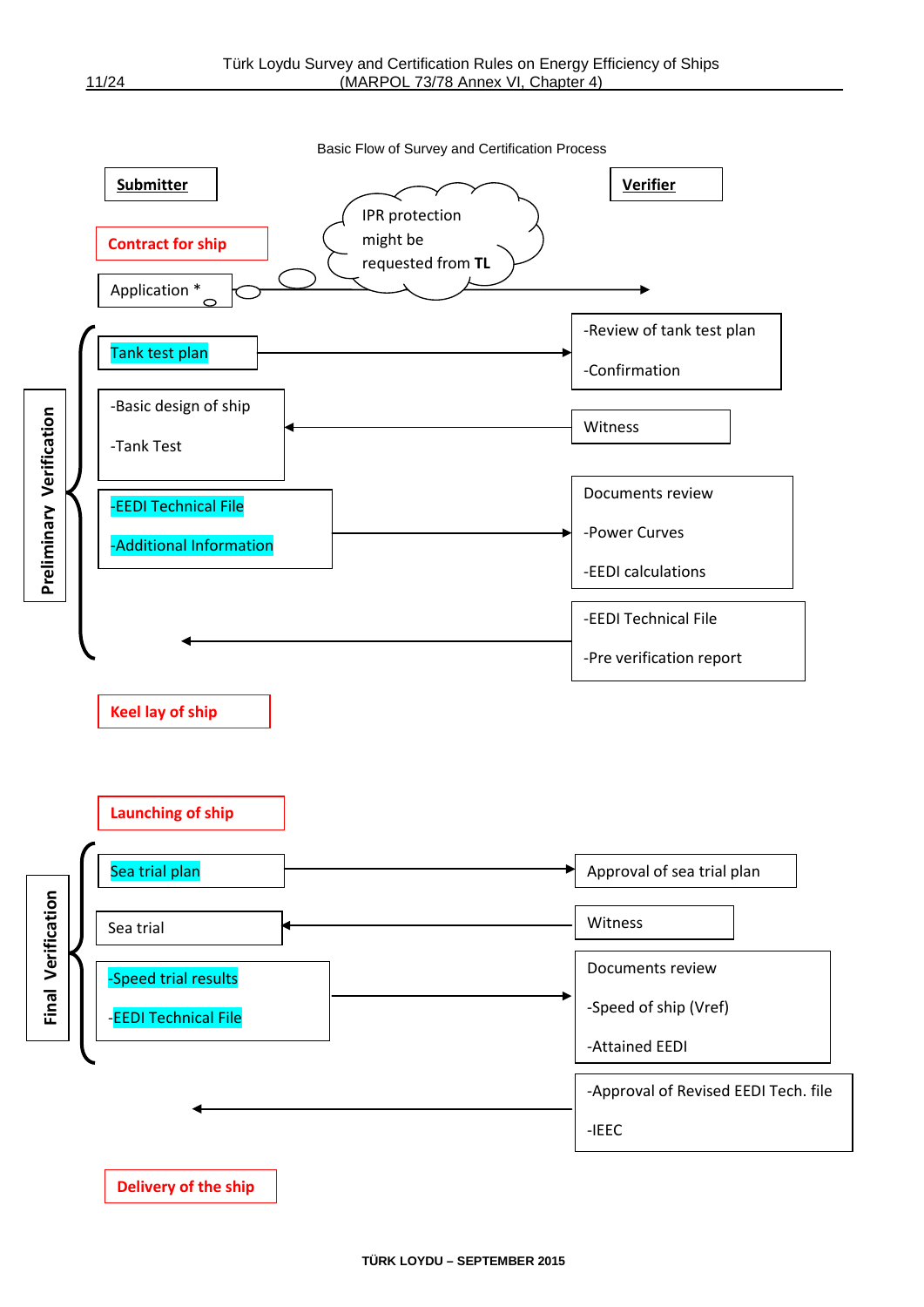#### Data for preliminary EEDI technical file

| <b>Parameter</b>    | <b>Description</b>                                                                 | Unit                 |  |  |  |  |  |
|---------------------|------------------------------------------------------------------------------------|----------------------|--|--|--|--|--|
| $C_F$               | The conversion factor of the fuel type used for EIAPP cert. in $NOx$ Tech. File of | g CO <sub>2</sub> /g |  |  |  |  |  |
|                     | all main and auxiliary engines (MEPC.245(66), as amended)                          |                      |  |  |  |  |  |
| $\Delta$            | The displacement should be taken from the loading manual / preliminary trim        |                      |  |  |  |  |  |
|                     | and stability booklet.                                                             | t                    |  |  |  |  |  |
| <b>DWT</b>          | The deadweight should be taken from the loading manual / preliminary trim and      |                      |  |  |  |  |  |
|                     | stability booklet, alternatively a freeboard calculation.                          |                      |  |  |  |  |  |
| $f_{\text{eff}(i)}$ | The availability factor for each innovative energy efficiency technology shall be  |                      |  |  |  |  |  |
|                     | based on comprehensive documentation of the determination for each innovative      |                      |  |  |  |  |  |
|                     | energy efficiency technology                                                       |                      |  |  |  |  |  |
|                     | For waste heat recovery systems $f_{\text{eff}(i)}$ shall be set to one.           |                      |  |  |  |  |  |
| $f_i$               | For ice-classed ships $f_i$ is determined by the standard given in MEPC.245(66),   |                      |  |  |  |  |  |
|                     | as amended                                                                         |                      |  |  |  |  |  |
|                     | Documentation on intended ice class                                                |                      |  |  |  |  |  |
| $f_j$               | For ships with planned ice class $f_i$ is given in MEPC.245(66), as amended        |                      |  |  |  |  |  |
|                     | Documentation on intended ice class                                                |                      |  |  |  |  |  |
| $f_w$               | Refer to MEPC.1/Circ. 796                                                          |                      |  |  |  |  |  |
| $f_c$               | Cubic capacity correction factor given in MEPC.245(66), as amended                 |                      |  |  |  |  |  |
| f <sub>1</sub>      | For general cargo ships equipped with cranes and other cargo-related gear to       |                      |  |  |  |  |  |
|                     | compensate in a loss of deadweight of the ship                                     |                      |  |  |  |  |  |

#### Data for preliminary EEDI technical file

| <b>Parameter</b>     | <b>Description</b>                                                                                                                                                                                                                                                                                                                                                                                                                                                                                                                                                                                                                                                                                                                                     | Unit |
|----------------------|--------------------------------------------------------------------------------------------------------------------------------------------------------------------------------------------------------------------------------------------------------------------------------------------------------------------------------------------------------------------------------------------------------------------------------------------------------------------------------------------------------------------------------------------------------------------------------------------------------------------------------------------------------------------------------------------------------------------------------------------------------|------|
| GT                   | GT shall be calculated acc. to the International Convention of Tonnage<br>Measurements of ships 1969, corresponding documentation shall be submitted                                                                                                                                                                                                                                                                                                                                                                                                                                                                                                                                                                                                   |      |
| Lightweight          | The lightweight shall be taken from the loading manual / preliminary trim and<br>stability booklet.                                                                                                                                                                                                                                                                                                                                                                                                                                                                                                                                                                                                                                                    | t    |
| $P_{AE}$             | If $\Sigma$ MCR <sub>ME(i)</sub> > 10,000 Kw, P <sub>AE</sub> shall be calculated as:<br>$P_{AE} = 0.025 \cdot (MCR_{ME} + 250)$<br>If $\Sigma$ P <sub>ME(i)</sub> < 10,000 Kw, P <sub>AE</sub> shall be:<br>$P_{AF} = 0.05 \cdot MCR_{MF}$<br>For LNG Carriers with a reliquiefaction system or compressor(s) extra<br>items, in accordance with MEPC.245(66), as amended, to be added to<br>above $P_{AE}$ formulations, is to be provided.<br>For ship where the $P_{AE}$ value calculated as above is significantly different<br>from the total power used at normal seagoing condition, The PAE calculation<br>in accordance with MEPC. 245(66), as amended, (see also MEPC. 245(66)<br>, as amended Appendix 2 for guidance), is to be provided. | kW   |
| $P_{\text{Aeff}(i)}$ | Manufacturer's documentation acc. to existing IEC and ISO standards incl.<br>factory acceptance test data for auxiliary power reduction with innovative<br>mechanical energy efficient technology.                                                                                                                                                                                                                                                                                                                                                                                                                                                                                                                                                     | kW   |
| $P_{\text{eff}(i)}$  | Manufacturer's documentation acc. to existing IEC and ISO standards incl.<br>factory acceptance test data for power output of each innovative mechanical                                                                                                                                                                                                                                                                                                                                                                                                                                                                                                                                                                                               | kW   |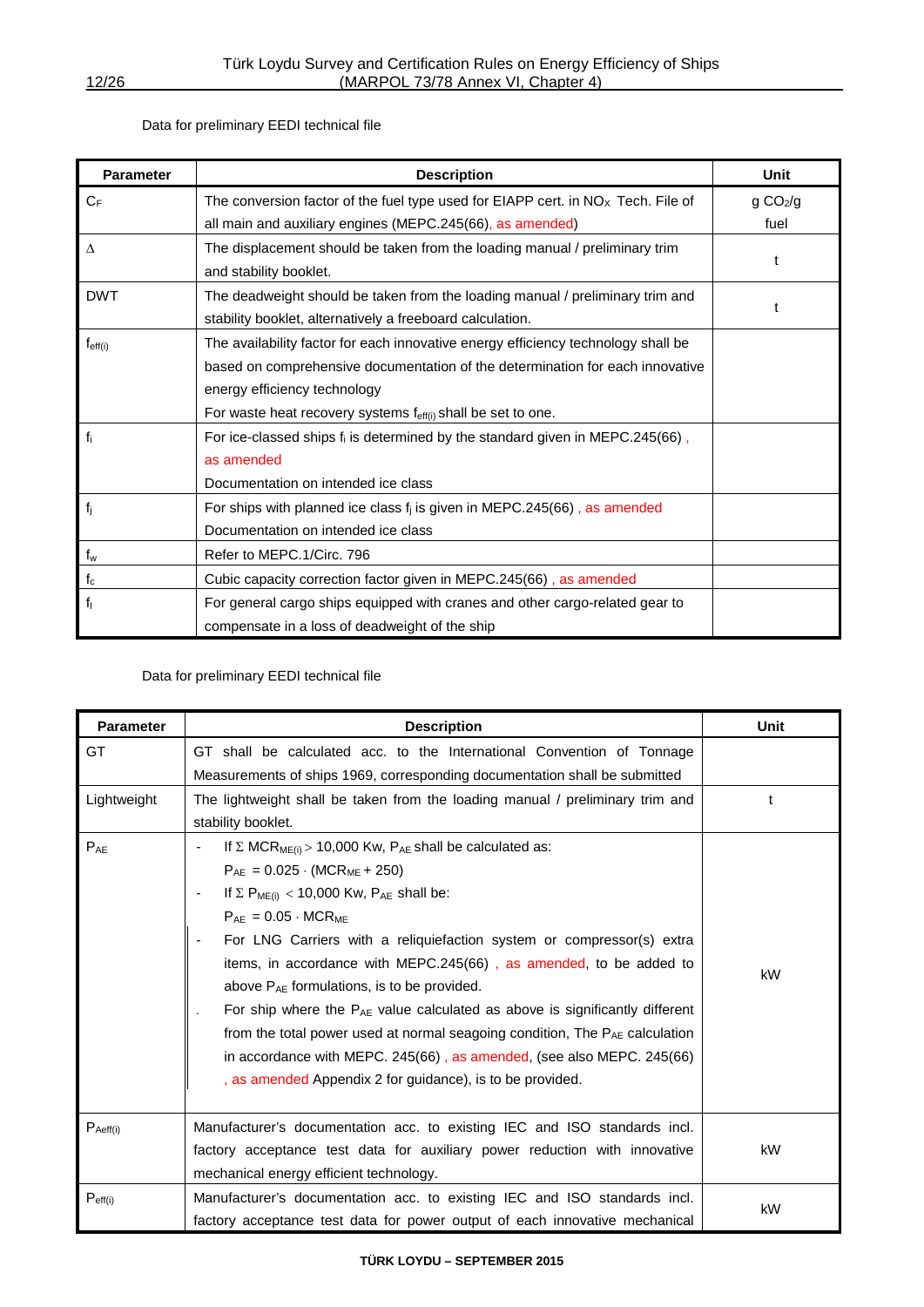|                         | energy efficient technology.                                                                                                                                                                                                                                                                                                                                                                                                                                         |       |
|-------------------------|----------------------------------------------------------------------------------------------------------------------------------------------------------------------------------------------------------------------------------------------------------------------------------------------------------------------------------------------------------------------------------------------------------------------------------------------------------------------|-------|
| $P_{ME(i)}$             | EIAPP certificate to document MCR of main engine(s). Manufacturer's<br>documentation is required if an EIAPP certificate is not available at the design<br>stage.                                                                                                                                                                                                                                                                                                    | kW    |
| $P_{PTI(i)}$            | Manufacturer's documentation acc. to existing IEC and ISO standards incl.<br>factory acceptance test data for power take-in devices (e.g. shaft motor).<br>If a shaft motor is installed also the weighted average efficiency of the<br>generators shall be documented.                                                                                                                                                                                              | kW    |
| P <sub>PTO(i)</sub>     | Manufacturer's documentation acc. to existing IEC and ISO standards incl.<br>factory acceptance test data for power take-off devices (e.g. shaft generator)<br>and their efficiency.<br>Alternatively a fixed value of 0.9 could be used as efficiency.                                                                                                                                                                                                              | kW    |
| <b>SFC<sub>AF</sub></b> | EIAPP certificate and $NOX$ Technical File acc. $NOX$ Technical Code to document<br>specific fuel oil consumption at 50% of MCR power of auxiliary engine(s).<br>Manufacturer's documentation is required if an EIAPP certificate is not available<br>at the design stage.<br>If no EIAPP Certificate for an engine is available because its power is below 130<br>kW, the SFC specified by the manufacturer and endorsed by e competent<br>authority should be used | g/kWh |
| SFC <sub>ME(i)</sub>    | EIAPP certificate and Technical File acc. $NOx$ Technical Code to document<br>specific fuel oil consumption at 75% of MCR power of main engine(s)<br>Manufacturer's documentation is required if an EIAPP certificate is not available<br>at the design stage.                                                                                                                                                                                                       | g/kWh |
| $V_{ref}$               | A speed-power curve from towing tank test (or equivalent) for<br>a) EEDI conditions, and<br>b) Ballast conditions at sea trial<br>The documents shall include the name and particulars of the towing tank facility<br>where the towing tank tests were conducted and the details of the calculation<br>method.                                                                                                                                                       | kn    |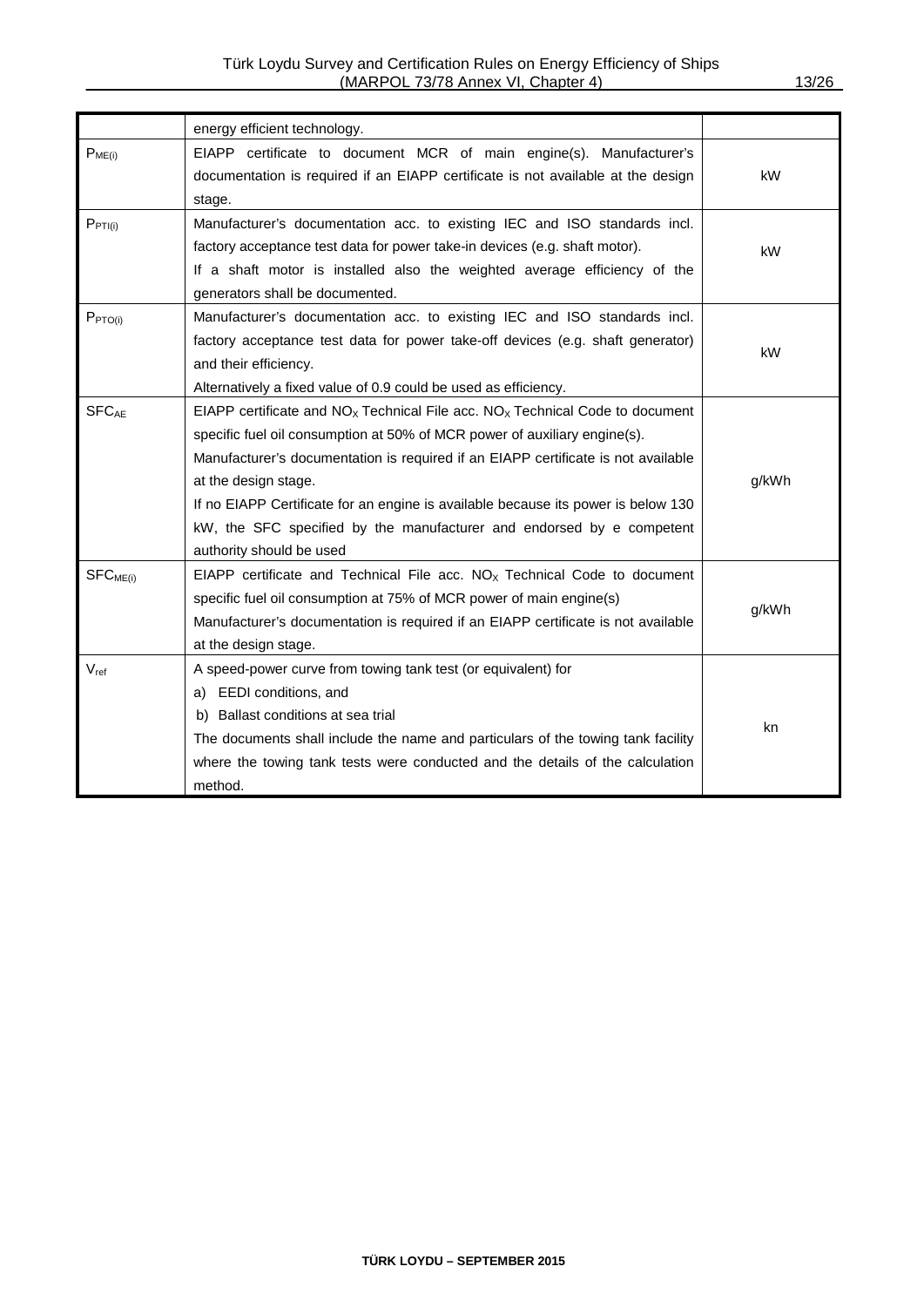#### Sub Steps for preliminary verification

- 1. Review of the tank test plan
- 2. Witnessing of the tank tests
- **TL** shall verifiy:
- Quality control of the tank test facility
- Ship model: Manufacturing accuracy
- Propeller Model: Manufacturing accuracy
- Calibration records of measuring equipment
- Draught at the resistance test and self-propulsion test
- Measurement items of resistance test, self-propulsion test and propeller open water test
- 3. Document review

**TL** will check that the work done by the tank test organisation is consistent with the present IMO Guidelines. In particular, **TL** will review that the power curves at full scale are determined in a consistent way between sea trials and EEDI loading conditions, applying the same calculation process of the power curves and considering justifiable differences of experience based parameters between the two conditions, in order to verify the results for the design stage based on the EEDI Technical File and Additional Information.

4. Issuance of preliminary verification report

After the completion of the preliminary verification of EEDI at design stage, a preliminary verification report will be issued by **TL**.

#### Documents to be submitted for final verification during sea trials

- $\triangleright$  Sea trial plan (min. 3 copies)
- Results of speed trial (min. 3 copies) (Documentation shall include description of measuring and sea trial procedure observed and measured environmental conditions, draft and trim of the ship, uncorrected measured data, and the calibration records of the measuring equipment used. The sea trial report shall include the speedpower curves.)
- EEDI Technical File (Final) (min. 3 copies)
- $\triangleright$  NOx Technical File (for confirmation of specific fuel consumption of the main and auxiliary engines) (min. 3 copies)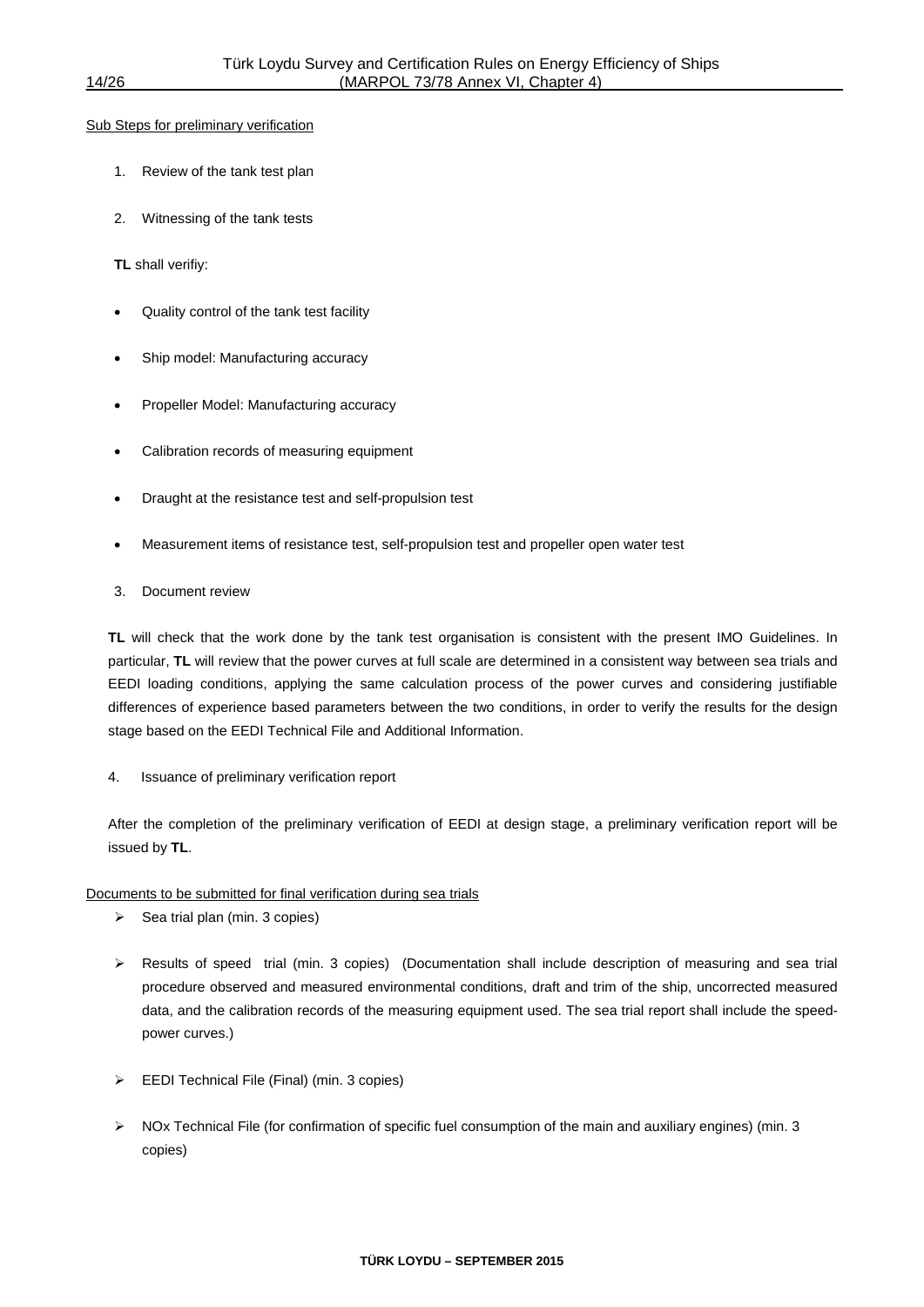- > Additional information (min. 3 copies)
	- o Results of inclining test /Lightweight survey (for confirmation of deadweight)
	- o Final trim and stability booklet
	- o Documentation of measured main and auxiliary power reduction with innovative mechanical enrgy efficient technology and method used
	- o Documentation of reference speed calculation

Data for final EEDI technical file after sea trial

| <b>Parameter</b>        | <b>Description</b>                                                             | Unit  |  |  |
|-------------------------|--------------------------------------------------------------------------------|-------|--|--|
| $f_w$                   | Refer to MEPC.1/Circ. 796                                                      |       |  |  |
| GT                      | International Tonnage Certificate                                              |       |  |  |
|                         | Derived lightweight determined in inclining test.                              |       |  |  |
| Lightweight             | Alternatively, a lightweight survey documentation                              | t     |  |  |
|                         | Only if the PAE value calculated by the standard method is significantly       |       |  |  |
| $P_{AE}$                | different from the total power used at normal seagoing, documentation of       | kW    |  |  |
|                         | consumed electric power (excluding propulsion) in EEDI condition at            |       |  |  |
|                         | reference speed (V <sub>ref</sub> ), according to guidelines.                  |       |  |  |
| $P_{\text{Aeff}(i)}$    | Documentation of measured auxiliary power reduction with innovative            | kW    |  |  |
|                         | mechanical energy efficient technology and method used                         |       |  |  |
| $P_{\text{eff}(i)}$     | Documentation of measured power of each innovative mechanical energy           | kW    |  |  |
|                         | efficient technology and method used                                           |       |  |  |
|                         | EIAPP certificate for the main engine(s)                                       |       |  |  |
| $P_{ME(i)}$             | Documentation of measured shaft power and method used at sea trial, and        | kW    |  |  |
|                         | the calibration records of the measuring equipment used.                       |       |  |  |
| PPTI(i)                 | Documentation of measured<br>power taken-in and method<br>used                 | kW    |  |  |
|                         | Manufacturer's documentation on efficiency of the installed generators         |       |  |  |
| P <sub>PTO(i)</sub>     | Documentation of measured power taken-off and method used                      | kW    |  |  |
|                         | Manufacturer's documentation on efficiency                                     |       |  |  |
|                         | EIAPP certificate for the main engine's and the technical file acc. $NOx$      |       |  |  |
|                         | Technical Code                                                                 |       |  |  |
| <b>SFC<sub>AE</sub></b> | If no $NOx$ Technical File for an engine is available because its power is     | g/kWh |  |  |
|                         | below 130 kW, the SFC specified by the manufacturer and endorsed               |       |  |  |
|                         | by a competent authority should be used                                        |       |  |  |
| SFC <sub>ME(i)</sub>    | EIAPP certificate for the main engine(s) and the technical file acc. $NOX$     | g/kWh |  |  |
|                         | <b>Technical Code.</b>                                                         |       |  |  |
| $V_{\text{ref}}$        | Measured speed acc. ISO 15016 and ISO 19019 at sea trials for EEDI             |       |  |  |
|                         | condition or for ballast draft corresponding to the towing tank tests (or      |       |  |  |
|                         | equivalent) speed calculation, documentation of the calculation procedure      | kn    |  |  |
|                         | used to determine V <sub>ref</sub> Documentation of sea trial with measurement |       |  |  |
|                         | protocol incl. list of measurement equipment, measuring method, and            |       |  |  |
|                         | speed-power curves.                                                            |       |  |  |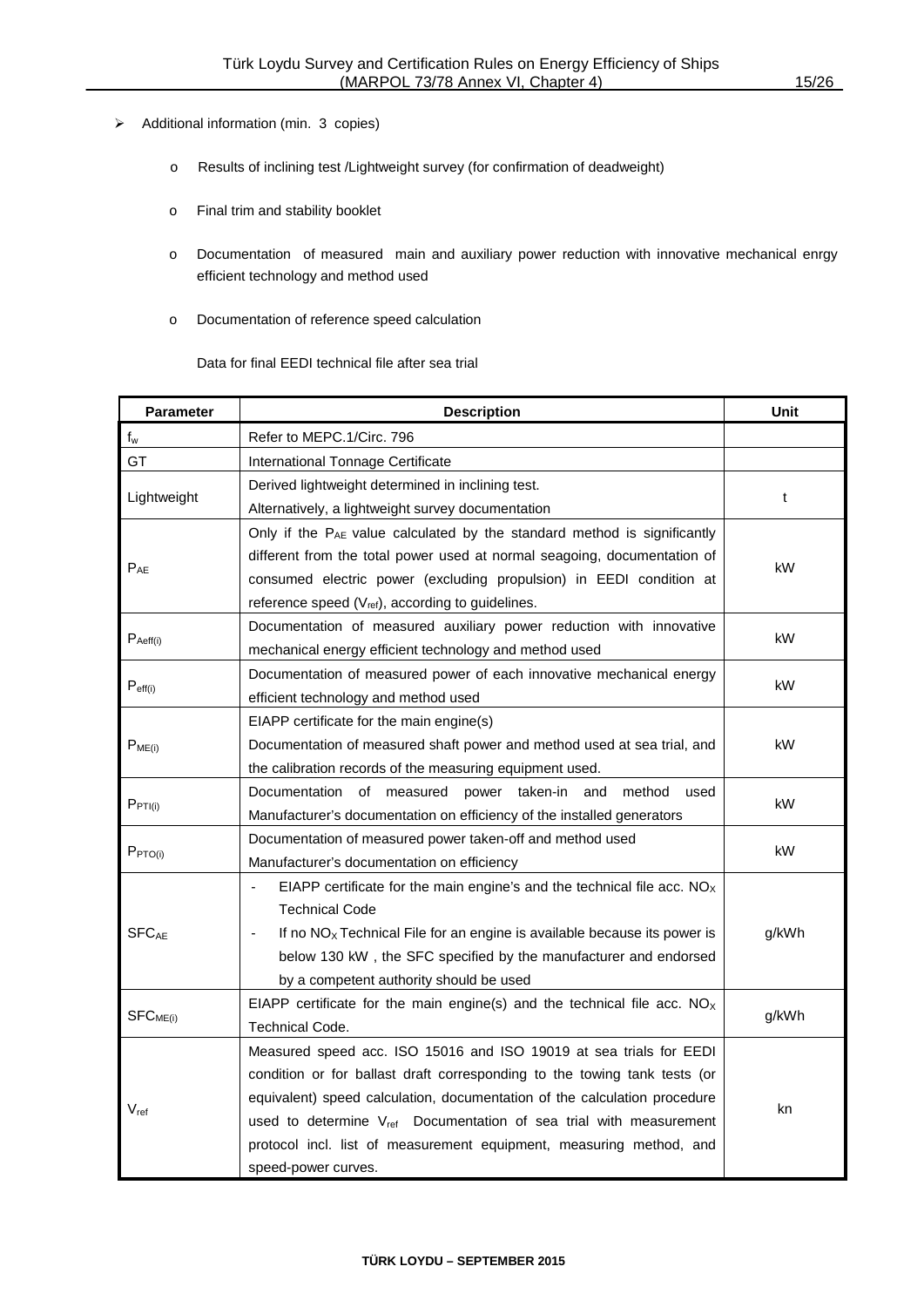#### Data for final EEDI technical file after sea trial

| <b>Parameter</b>    | <b>Description</b>                                                                     |                      |  |  |  |  |
|---------------------|----------------------------------------------------------------------------------------|----------------------|--|--|--|--|
|                     | The conversion factor of the fuel type used for EIAPP cert. in $NOx$ Tech. File        | g CO <sub>2</sub> /g |  |  |  |  |
| $C_{\text{F}}$      |                                                                                        | fuel                 |  |  |  |  |
|                     | Displacement tables as given in the final stability booklet or from the results of the |                      |  |  |  |  |
| Δ                   | inclining test                                                                         |                      |  |  |  |  |
| <b>DWT</b>          | The deadweight of summer load draft as outlined in the final stability booklet.        |                      |  |  |  |  |
|                     | If applicable, documentation on measured availability for each innovative energy       |                      |  |  |  |  |
| $F_{\text{eff}(i)}$ | efficiency technology and method used                                                  |                      |  |  |  |  |
| f                   | Class certificate including ice class notation                                         |                      |  |  |  |  |
|                     | Class certificate including ice class notation                                         |                      |  |  |  |  |

#### Sub Steps for final verification

1. Review of the sea trial procedure (**TL** shall examine the programme of the sea trial to check that the test procedure and in particular that the number of speed measurement points comply with the requirements of the IMO Verification Guidelines (2014 Guidelines on survey and certification of EEDI, Res. MEPC.254(67), as amended adopted on 17 October 2014, referred to as the "IMO Verification Guidelines" in the present document)

2. Witnessing of the sea trial (**TL** shall take notes the main parameters to be used for the final calculation of the EEDI, as given under 4.3.3 of the IMO Verification Guidelines)

**TL** shall verifiy:

- Propulsion and power supply system, particulars of the engines, and other relevant items described in the EEDI Technical File;
- Speed trial conditions, including weather conditions, sea conditions, draught, trim and displacement; and
- Ship speed and output of the main engine.

#### 3. Confirmation of attained EEDI

The relevant data measured during the speed trials is to be confirmed and the correction process for the attained EEDI is to be verified. Specifically, it is to be confirmed that the reference ship speed (Vref), normally the ship speed at 75% MCR power under EEDI Condition, is determined based on the power curves developed by the results of speed trial and speed correction.

#### 4. Approval of EEDI Technical File

The final EEDI Technical File is to be confirmed and approved by **TL**. (SAMPLE OF EEDI TECHNICAL FILE template in Appendix 1 of IMO Verification Guidelines shall be used)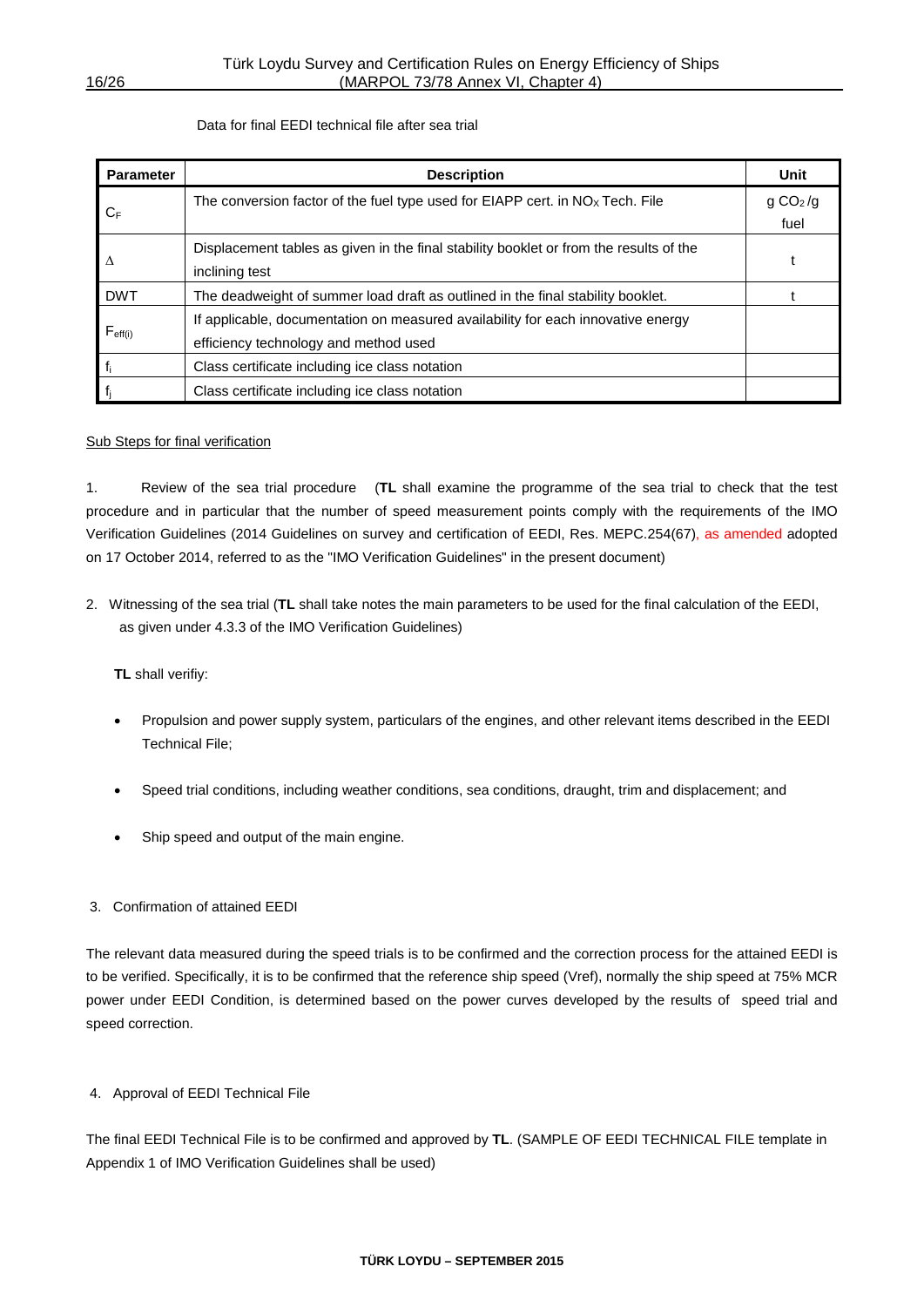#### **6. EEDI VERIFICATION FOR MAJOR CONVERSIONS**\*

As per regulation 20 (attained EEDI) of chapter 4 of MARPOL 73/78 Annex VI, the attained EEDI shall be calculated for each new ship which has undergone a major conversion; and each new or existing ship which has undergone a major conversion, that is so extensive that the ship is regarded by the Administration as a newly constructed ship which falls into one or more of the categories in regulations 2.25 to 2.35, 2.38 and 2.39. (Refer to Annex 1 for definition of ship types)

As per regulation 21 (required EEDI) of chapter 4 of MARPOL 73/78 Annex VI, for each new ship which has undergone a major conversion; and new or existing ship which has undergone a major conversion that is so extensive that the ship is regarded by the Administration as a newly constructed ship that falls into one of the categories defined in Regulation 2.25 to 2.31, 2.33 to 2.35, 2.38 and 2.39 of MARPOL 73/78 ANNEX VI; a ship's attained EEDI shall be on or below the required EEDI for that ship type and size. \*\*

For each new and existing ship that has undergone a major conversion which is so extensive that the ship is regarded by the Administration as a newly constructed ship, the attained EEDI shall be calculated and meet the requirement of paragraph 21.1 of chapter 4 of MARPOL 73/78 Annex VI with the reduction factor applicable corresponding to the ship type and size of the converted ship at the date of the contract of the conversion, or in the absence of a contract, the commencement date of the conversion.

According to regulation 5 of chapter 2 of MARPOL 73/78 Annex VI, ships to which chapter 4 applies shall also be subject to the surveys specified below, taking into account MEPC. 254(67) as amended by MEPC 261(68) "2014 Guidelines on Survey and Certification of the Energy Efficiency Design Index" adopted by the Organization:

- A general or partial survey, according to the circumstances, after a major conversion of a ship to which this regulation applies. The survey shall ensure that the attained EEDI is recalculated as necessary and meets the requirement of regulation 21, with the reduction factor applicable to the ship type and size of the converted ship in the phase corresponding to the date of contract or keel laying or delivery determined for the original ship in accordance with regulation 2.23 (new ship definition) of chapter 1 of MARPOL 73/78 Annex VI;
- In cases where the major conversion of a new or existing ship is so extensive that the ship is regarded by the Administration as a newly constructed ship, the Administration shall determine the necessity of an initial survey on attained EEDI. Such a survey, if determined necessary, shall ensure that the attained EEDI is calculated and meets the requirement of regulation 21, with the reduction factor applicable corresponding to the ship type and size of the converted ship at the date of the contract of the conversion, or in the absence of a contract, the commencement date of the conversion.

An IEEC issued shall cease to be valid in if a new certificate is issued following major conversion of the ship.

\*For definition of major conversion and UIs on major conversion, refer to 1. DEFINITIONS OF TERMS USED IN **GUIDELINES** 

\*\* Refer to Annex 1 for definition of ship types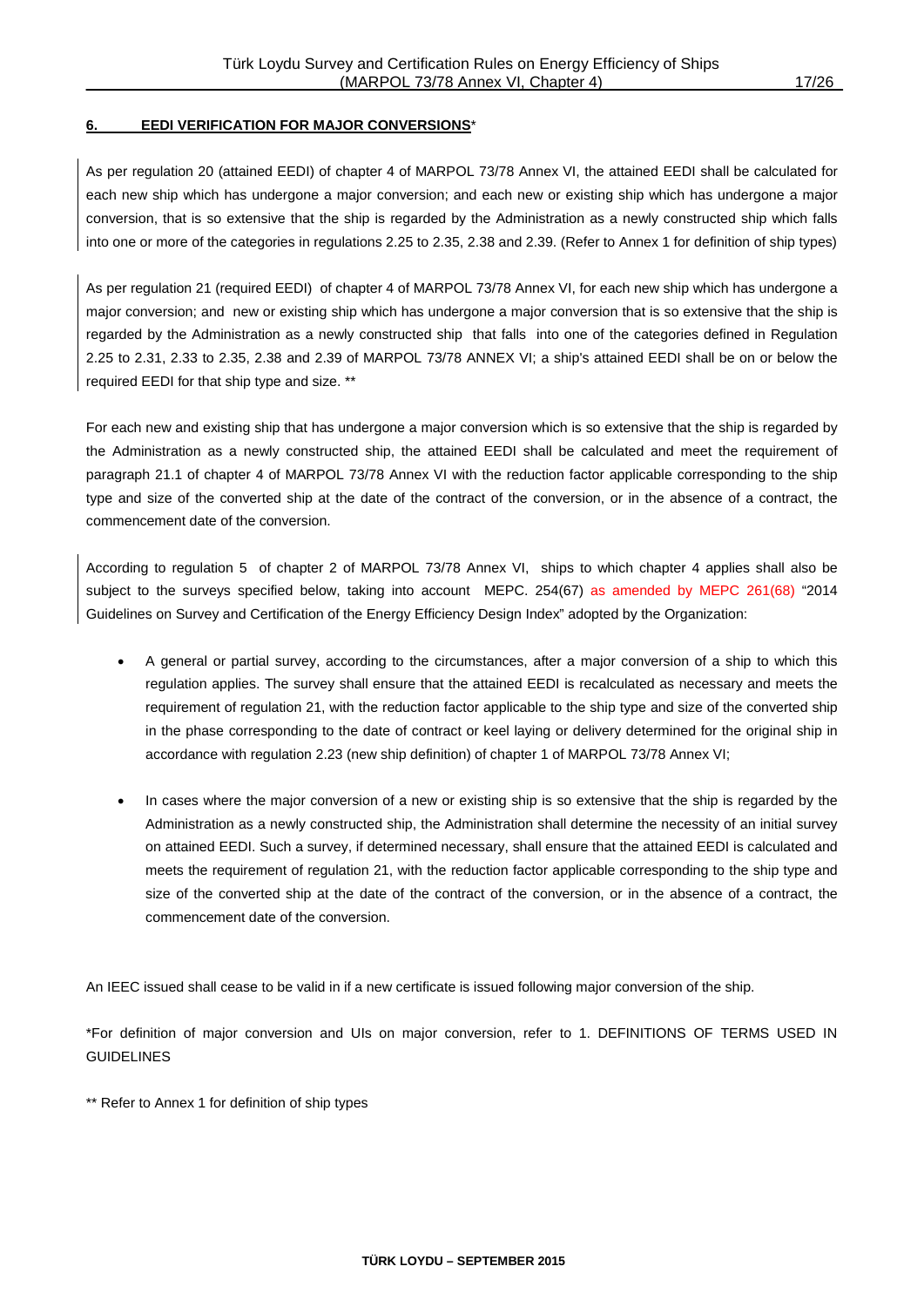Annex 1

#### Definition of each type of ship according to MARPOL 73/78 Annex VI,

#### Chapter 1, Regulation 2:

.25 "Bulk carrier" means a ship which is intended primarily to carry dry cargo in bulk, including such types as ore carriers as defined in SOLAS chapter XII, regulation 1, but excluding combination carriers.

.26 "Gas carrier" in relation to chapter 4 of Marpol Annex VI means a cargo ship, other than an LNG carrier as defined in paragraph 38 of this regulation, constructed or adapted and used for the carriage in bulk of any liquefied gas.

.27 "Tanker" in relation to chapter 4 means an oil tanker as defined in MARPOL Annex I, regulation 1 or a chemical tanker or an NLS tanker as defined in MARPOL Annex II, regulation 1. (**Additional information:** Fruit Juice carriers shall be categorized as "Refrigerated cargo carriers" as agreed by MEPC 64, refer to MEPC.1/Circ 795/Rev.2)

.28 "Container ship" means a ship designed exclusively for the carriage of containers in holds and on deck.

.29 "General cargo ship" means a ship with a multi-deck or single deck hull designed primarily for the carriage of general cargo. This definition excludes specialized dry cargo ships, which are not included in the calculation of reference lines for general cargo ships, namely livestock carrier, barge carrier, heavy load carrier, yacht carrier, nuclear fuel carrier.

.30 "Refrigerated cargo carrier" means a ship designed exclusively for the carriage of refrigerated cargoes in holds.

.31 "Combination carrier" means a ship designed to load 100% deadweight with both liquid and dry cargo in bulk.

.32 "Passenger ship" means a ship which carries more than 12 passengers.

.33 "Ro-ro cargo ship (vehicle carrier)" means a multi deck roll-on-roll-off cargo ship designed for the carriage of empty cars and trucks.

.34 "Ro-ro cargo ship" means a ship designed for the carriage of roll-on-roll-off cargo transportation units.

.35 "Ro-ro passenger ship" means a passenger ship with roll-on-roll-off cargo spaces."

.38 "LNG carrier" in relation to chapter 4 of Marpol Annex VI means a cargo ship constructed or adapted and used for the carriage in bulk of liquefied natural gas (LNG).

.39 "Cruise passenger ship" in relation to chapter 4 of Marpol Annex VI means a passenger ship not having a cargo deck, designed exclusively for commercial transportation of passengers in overnight accommodations on a sea voyage.

.40 "Conventional propulsion" in relation to chapter 4 of Marpol Annex VI means a method of propulsion where a main reciprocating internal combustion engine(s) is the prime mover and coupled to a propulsion shaft either directly or through a gear box.

.41 "Non-conventional propulsion" in relation to chapter 4 of Marpol Annex VI means a method of propulsion, other than conventional propulsion, including diesel-electric propulsion, turbine propulsion, and hybrid propulsion systems.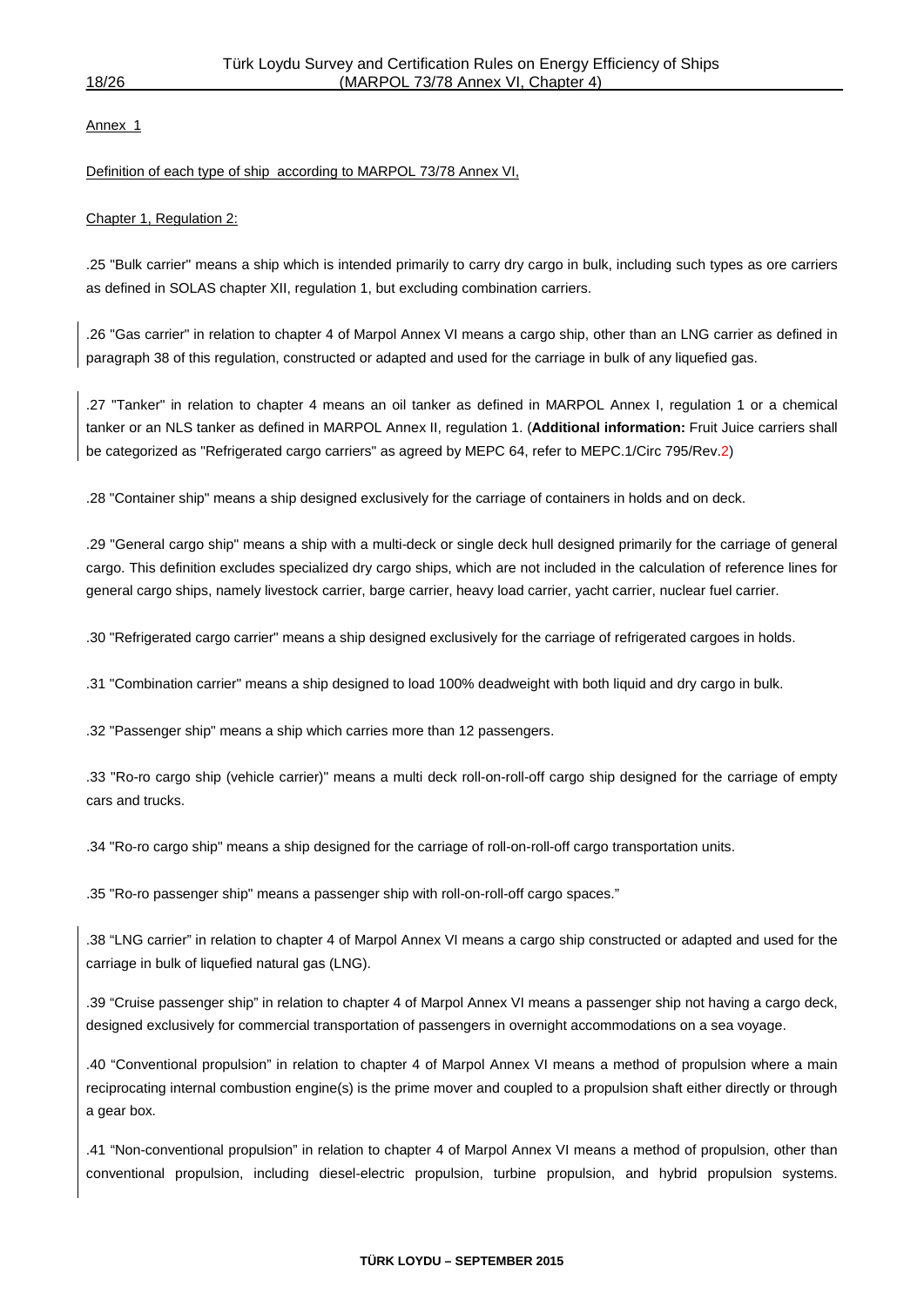.42 "Cargo ship having ice-breaking capability" in relation to chapter 4 of Marpol Annex VI means a cargo ship which is designed to break level ice independently with a speed of at least 2 knots when the level ice thickness is 1.0 m or more having ice bending strength of at least 500 kPa.

.43 "A ship delivered on or after" 1 September 2019 means a ship:

.1. for which the building contract is placed on or after 1 September 2015; or

.2. in the absence of a building contract, the keel of which is laid, or which is at a similar stage of construction, on or after 1 March 2016; or

.3. the delivery of which is on or after 1 September 2019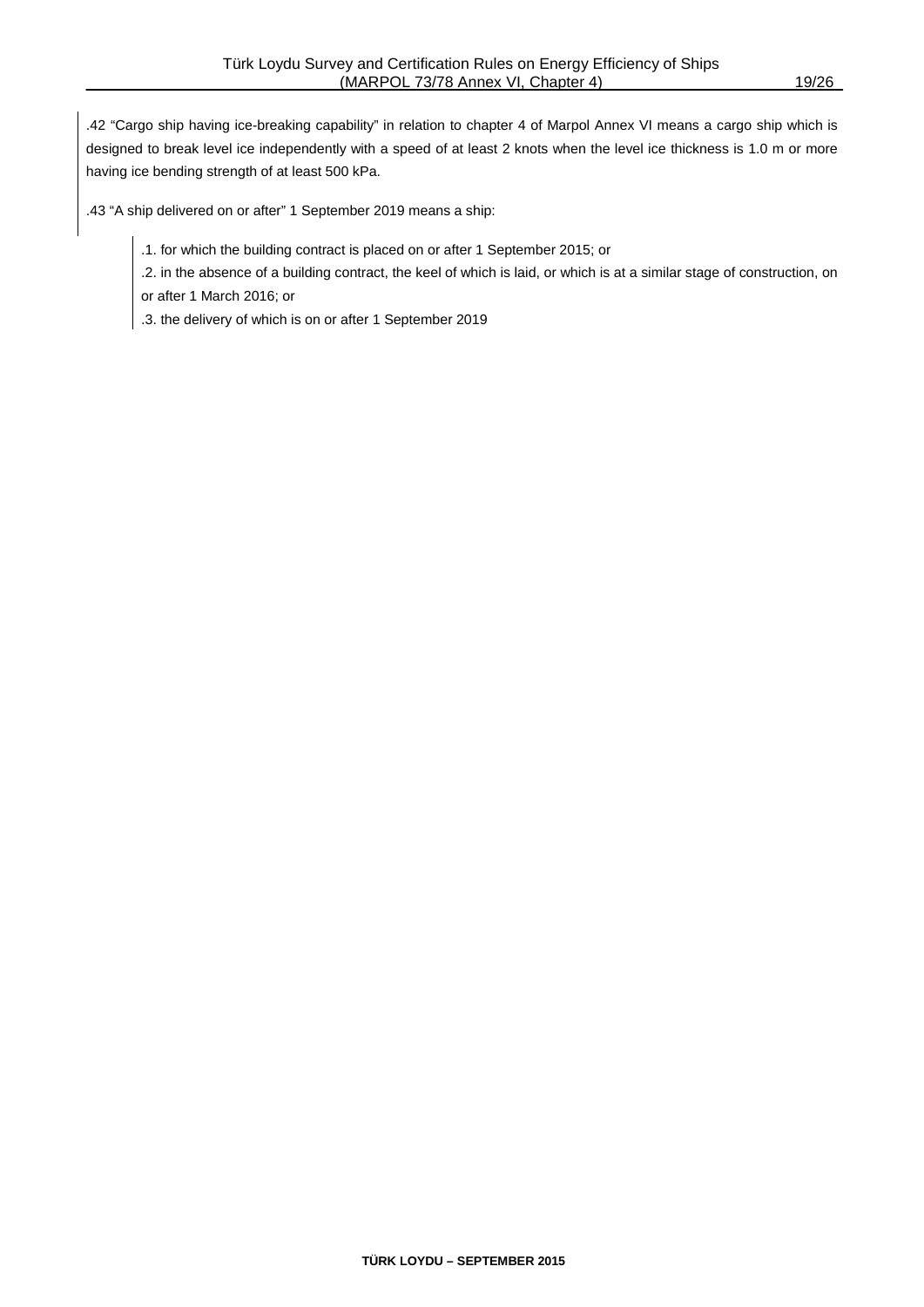#### Annex 2

A- Summary information on the calculation of required EEDI according to regulation 21 of chapter 4 of MARPOL 73/78 Annex VI:

Attained EEDI  $\leq$  Required EEDI = (1-X/100) x Reference line value Reference line value = a ×b **–c**

#### **Parameters for Determination of Reference Line Values for the Different Ship Types**

| <b>Ship Type</b>                                            | <b>Reference line</b>                                             |
|-------------------------------------------------------------|-------------------------------------------------------------------|
| <b>Bulk carrier</b>                                         | 961.79xDWT-0.477                                                  |
| Gas carrier                                                 | 1120.00xDWT-0.456                                                 |
| Tanker                                                      | 1218.80xDWT-0.488                                                 |
| Container ship                                              | 174.22xDWT-0.201                                                  |
| General cargo ship                                          | 107.48xDWT-0.216                                                  |
| Refrigerated cargo carrier                                  | 227.01xDWT-0.244                                                  |
| Combination carrier                                         | 1219.00xDWT-0.488                                                 |
|                                                             | DWT/GT<0.3 (DWT/GT) <sup>-0.7</sup> x780.36xDWT <sup>-0.471</sup> |
| Ro-ro cargo ship (vehicle carrier)                          | DWT/GT>0.3 1812.63xDWT-0.471                                      |
| Ro-ro cargo ship                                            | 1405.15xDWT <sup>-0.498</sup>                                     |
| Ro-ro passenger ship                                        | 752.16xDWT-0.381                                                  |
| <b>LNG Carrier</b>                                          | 2253.7xDWT-0.474                                                  |
| Cruise passenger ship having non-conventional<br>propulsion | 170.84xGT-0.214                                                   |

#### **Reduction factors (in percentage) for the EEDI relative to the EEDI Reference line**

|                     |                   | <b>EEDI Reduction factor (X)</b> |              |              |               |  |  |
|---------------------|-------------------|----------------------------------|--------------|--------------|---------------|--|--|
|                     | <b>Size</b>       | Phase 0                          | Phase 1      | Phase 2      | Phase 3       |  |  |
| <b>Ship Type</b>    | (DWT)             | 1 Jan. 2013-                     | 1 Jan 2015-  | 1 Jan. 2020- | 1 Jan. 2025 - |  |  |
|                     |                   | 31 Dec. 2014                     | 31 Dec. 2019 | 31 Dec. 2024 |               |  |  |
|                     | $20,000 -$        | $0\%$                            | 10 %         | 20 %         | 30%           |  |  |
| <b>Bulk carrier</b> | $10,000 - 20,000$ | n/a                              | $0 - 10 \%$  | $0 - 20 \%$  | $0 - 30 \%$   |  |  |
| Gas carrier         | $10,000 -$        | $0\%$                            | 10%          | 20 %         | 30%           |  |  |
|                     | $2,000 - 10,000$  | n/a                              | $0 - 10 \%$  | $0 - 20 \%$  | $0 - 30 \%$   |  |  |
|                     | $20,000 -$        | $0\%$                            | 10 %         | 20 %         | 30 %          |  |  |
| Tanker              | $4,000 - 20,000$  | n/a                              | $0 - 10 \%$  | $0 - 20 \%$  | $0 - 30 %$    |  |  |
|                     | $15,000 -$        | $0\%$                            | 10 %         | 20 %         | 30%           |  |  |
| Container ship      | $10,000 - 15,000$ | n/a                              | $0 - 10 \%$  | $0 - 20 \%$  | $0 - 30 %$    |  |  |
| General cargo       | $15,000 -$        | $0\%$                            | 10%          | 15 %         | 30%           |  |  |
| ship                | $3,000 - 15,000$  | n/a                              | $0 - 10 \%$  | $0 - 15 \%$  | $0 - 30 \%$   |  |  |
| Refrigerated        | $5,000 -$         | $0\%$                            | 10 %         | 15 %         | 30%           |  |  |
| cargo carrier       | $3,000 - 5,000$   | n/a                              | $0 - 10 \%$  | $0 - 15 \%$  | $0 - 30 \%$   |  |  |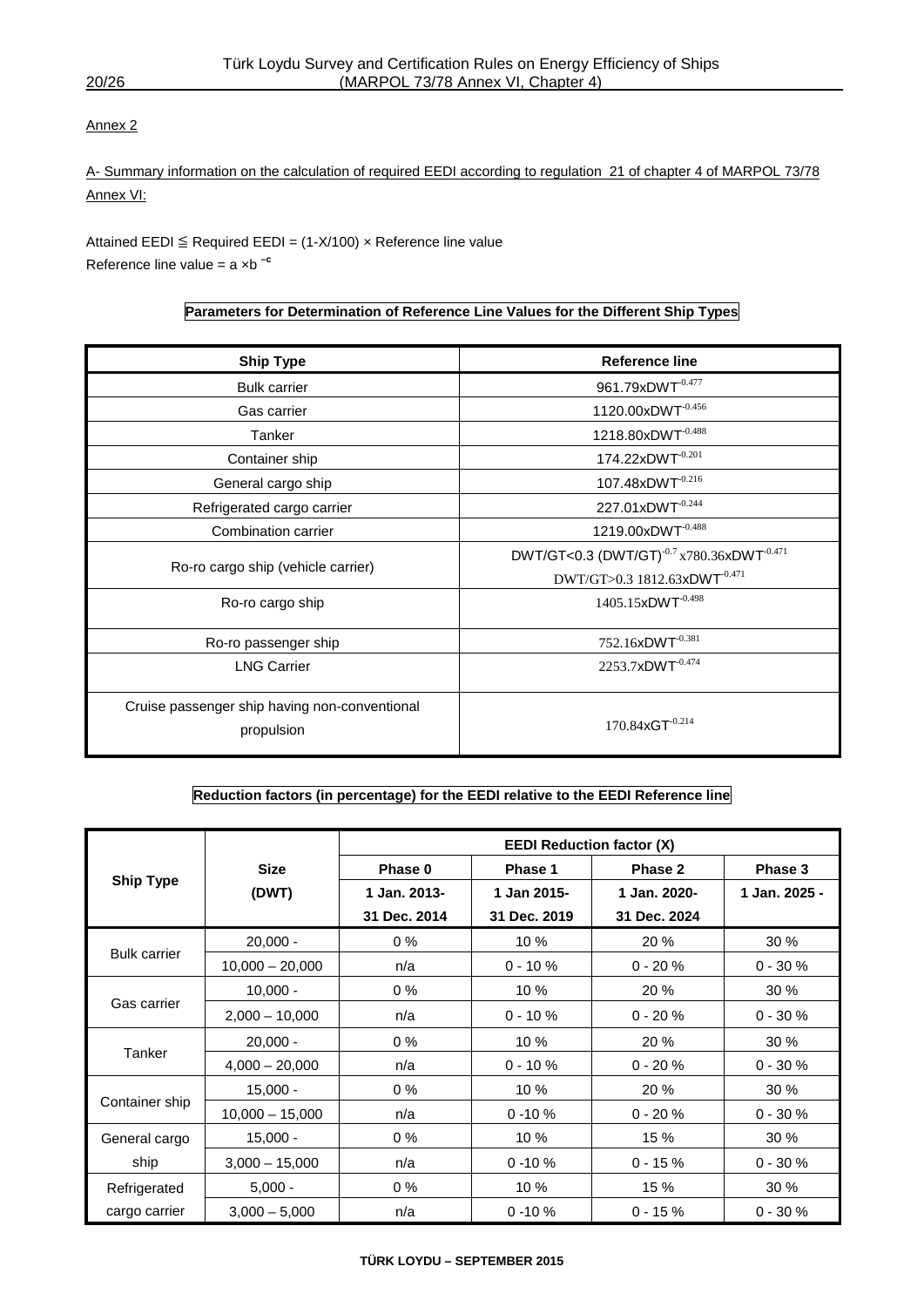| Combination                                                            | $20,000 -$       | $0\%$ | 10 %          | 20 %        | 30 %        |
|------------------------------------------------------------------------|------------------|-------|---------------|-------------|-------------|
| carrier                                                                | $4,000 - 20,000$ | n/a   | $0 - 10 \%$   | $0 - 20%$   | $0 - 30 %$  |
| LNG carrier*                                                           | $10000 -$        | n/a   | 10 %**        | 20 %        | 30 %        |
| Ro-ro cargo<br>ship* (vehicle<br>carrier)                              | $10000 -$        | n/a   | $5 \%$ **     | 15 %        | 30 %        |
| Ro-ro cargo                                                            | $2000 -$         | n/a   | $5 \%$ **     | 20 %        | 30 %        |
| ship*                                                                  | $1000 - 2000$    | n/a   | $0 - 5 \%$ ** | $0 - 20%$   | $0 - 30 \%$ |
| Ro-ro                                                                  | $1000 -$         | n/a   | $5 \%$ **     | 20 %        | 30 %        |
| passenger ship*                                                        | $250 - 1000$     | n/a   | $0 - 5 \%$ ** | $0 - 20%$   | $0 - 30 %$  |
| Cruise<br>passenger ship*<br>having non-<br>conventional<br>propulsion | 85000 GT -       | n/a   | $5 \%$ **     | 20 %        | 30 %        |
|                                                                        | 25000 - 85000 GT | n/a   | $0 - 5 \%$ ** | $0 - 20 \%$ | $0 - 30 %$  |

Reduction factor to be linearly interpolated between the two values dependent upon vessel size. The lower value of the reduction factor is to be applied to the smaller ship size.

**(\*).** Reduction factor applies to those ships delivered on or after 1 September 2019, as defined in Annex 1 (MARPOL Annex VI, Chapter 1,paragraph 43 of regulation 2).

**(\*\*)**. Phase 1 commences for those ships on 1 September 2015.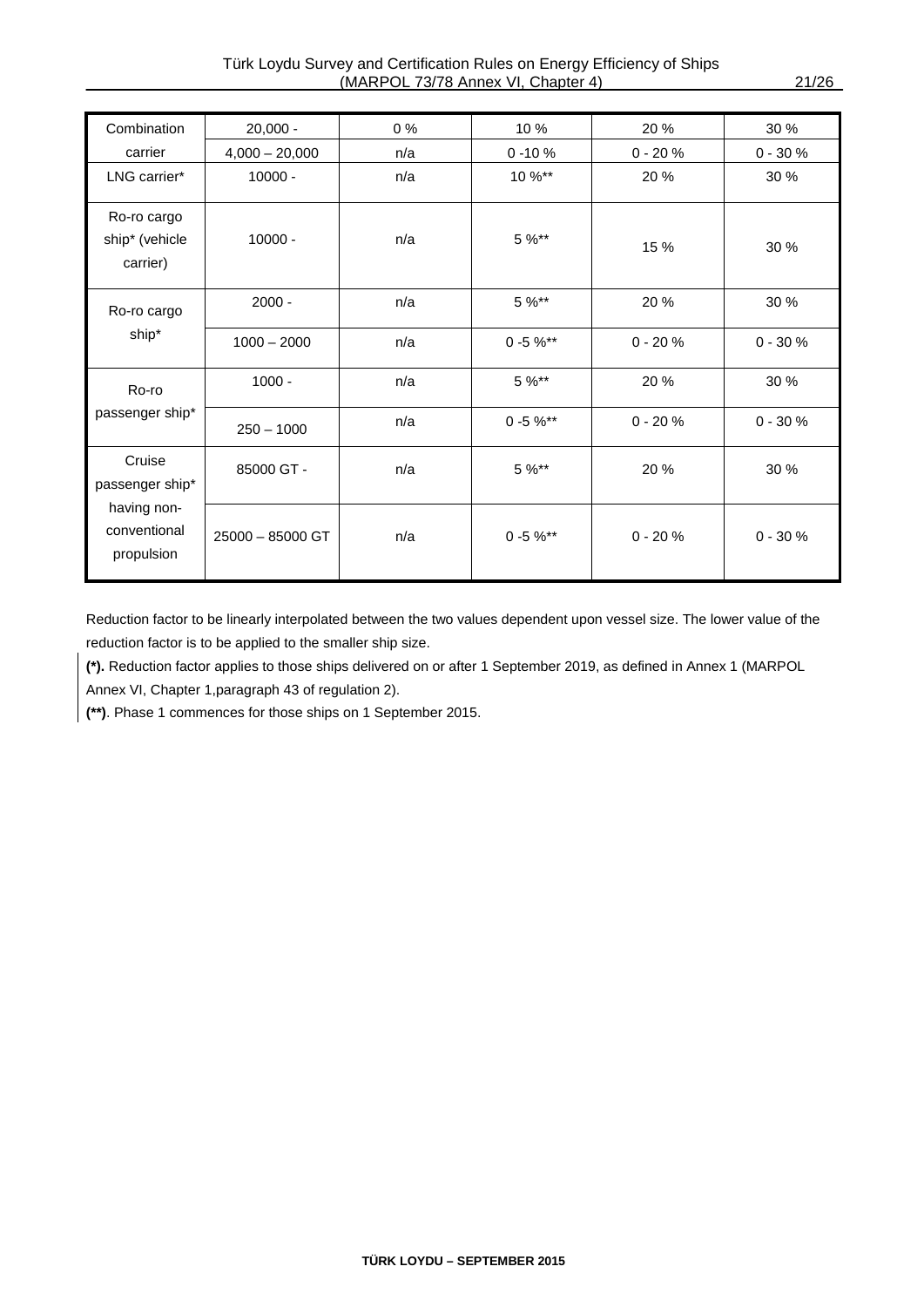B- Applicability of Phases specified in table 1 of regulation 21 (required EEDI) of MARPOL Annex VI to new ships according to MEPC.1/Circ 795/Rev.2

|  |  | Summary table for applicability of phases to new ships |  |
|--|--|--------------------------------------------------------|--|
|  |  |                                                        |  |

| <b>Contract</b><br><b>Delivery</b> | <b>Before</b><br>Jan. 2013 | 1 Jan. 2013 -<br>31 Dec. 2014 | 1 Jan. 2015 -<br>31 Dec. 2019 | 1 Jan. 2020 -<br>31 Dec. 2024 | 1 Jan. 2025 -            |
|------------------------------------|----------------------------|-------------------------------|-------------------------------|-------------------------------|--------------------------|
| Before 1 July 2015                 | n/a                        | Phase 0                       | Phase 1                       | $\overline{\phantom{a}}$      |                          |
| 1 July 2015 - 31 Dec. 2018         | Phase 0                    | Phase 0                       | Phase 1                       | $\overline{\phantom{a}}$      | $\overline{\phantom{a}}$ |
| 1 Jan. 2019 - 31 Dec. 2023         | Phase 1                    | Phase 1                       | Phase 1                       | Phase 2                       |                          |
| 1 Jan. 2024 - 31 Dec. 2028         | Phase 2                    | Phase 2                       | Phase 2                       | Phase 2                       | Phase 3                  |
| 1 Jan. 2029 -                      | Phase 3                    | Phase 3                       | Phase 3                       | Phase 3                       | Phase 3                  |

(In the absence of a building contract)

|                            | Keel-lay | <b>Before</b>     | 1 July. 2013 - | 1 July. 2015 - | 1 July. 2020 -           |                |
|----------------------------|----------|-------------------|----------------|----------------|--------------------------|----------------|
| <b>Delivery</b>            |          | <b>July. 2013</b> | 30 June, 2015  | 30 June, 2020  | 30 June. 2025            | 1 July. 2025 - |
| Before 1 July 2015         |          | n/a               | Phase 0        |                | -                        |                |
| 1 July 2015 - 31 Dec. 2018 |          | Phase 0           | Phase 0        | Phase 1        | $\overline{\phantom{0}}$ |                |
| 1 Jan. 2019 – 31 Dec. 2023 |          | Phase 1           | Phase 1        | Phase 1        | Phase 2                  |                |
| 1 Jan. 2024 - 31 Dec. 2028 |          | Phase 2           | Phase 2        | Phase 2        | Phase 2                  | Phase 3        |
| 1 Jan. 2029 -              |          | Phase 3           | Phase 3        | Phase 3        | Phase 3                  | Phase 3        |

The required EEDI of Phase 0 is applied to the following new ship:



#### The required EEDI of Phase 1 is applied to the following new ship:

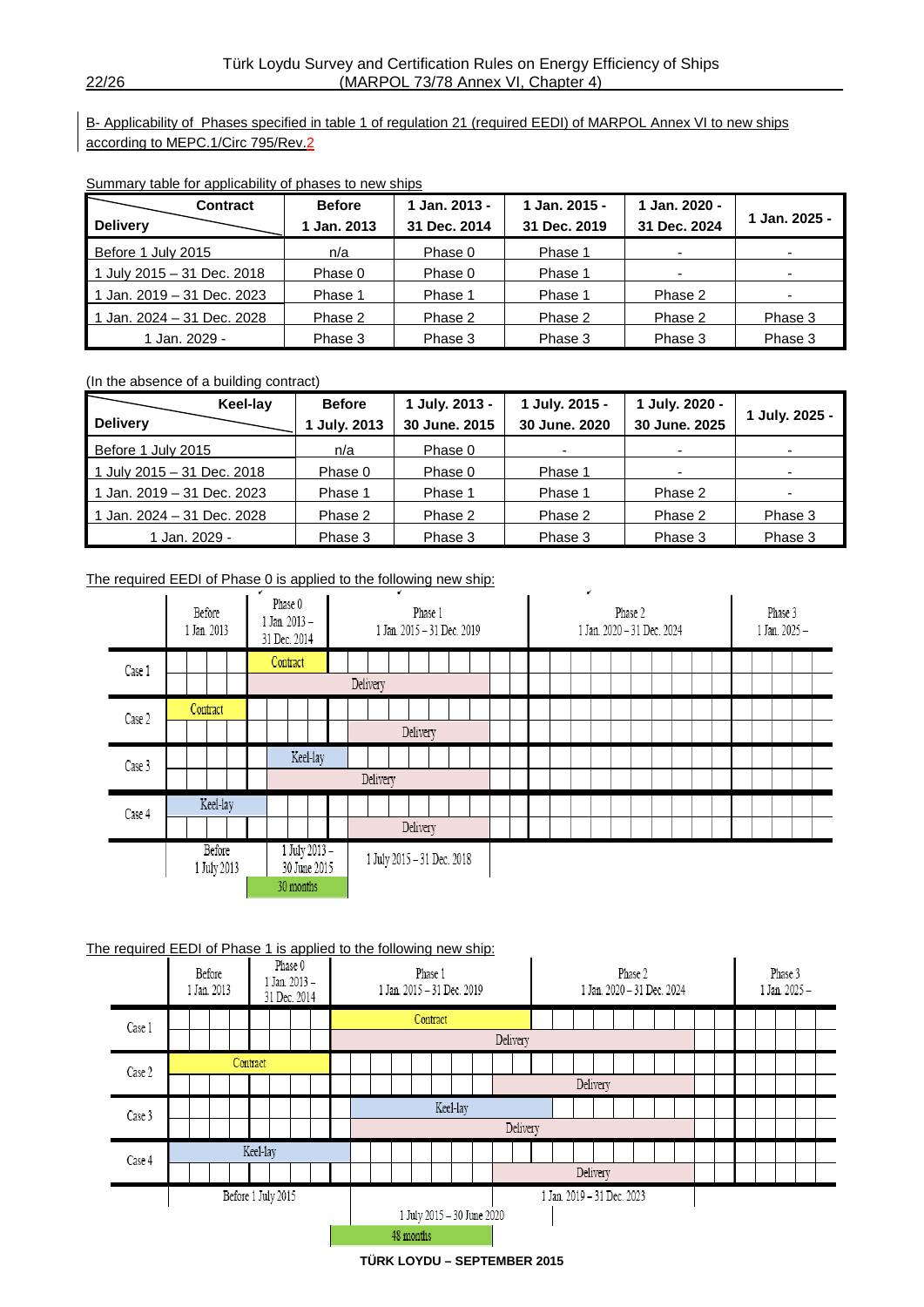#### The required EEDI of Phase 2 is applied to the following new ship:



#### The required EEDI of Phase 3 is applied to the following new ship:



<sup>\* 1</sup> Jan. 2029 and onwards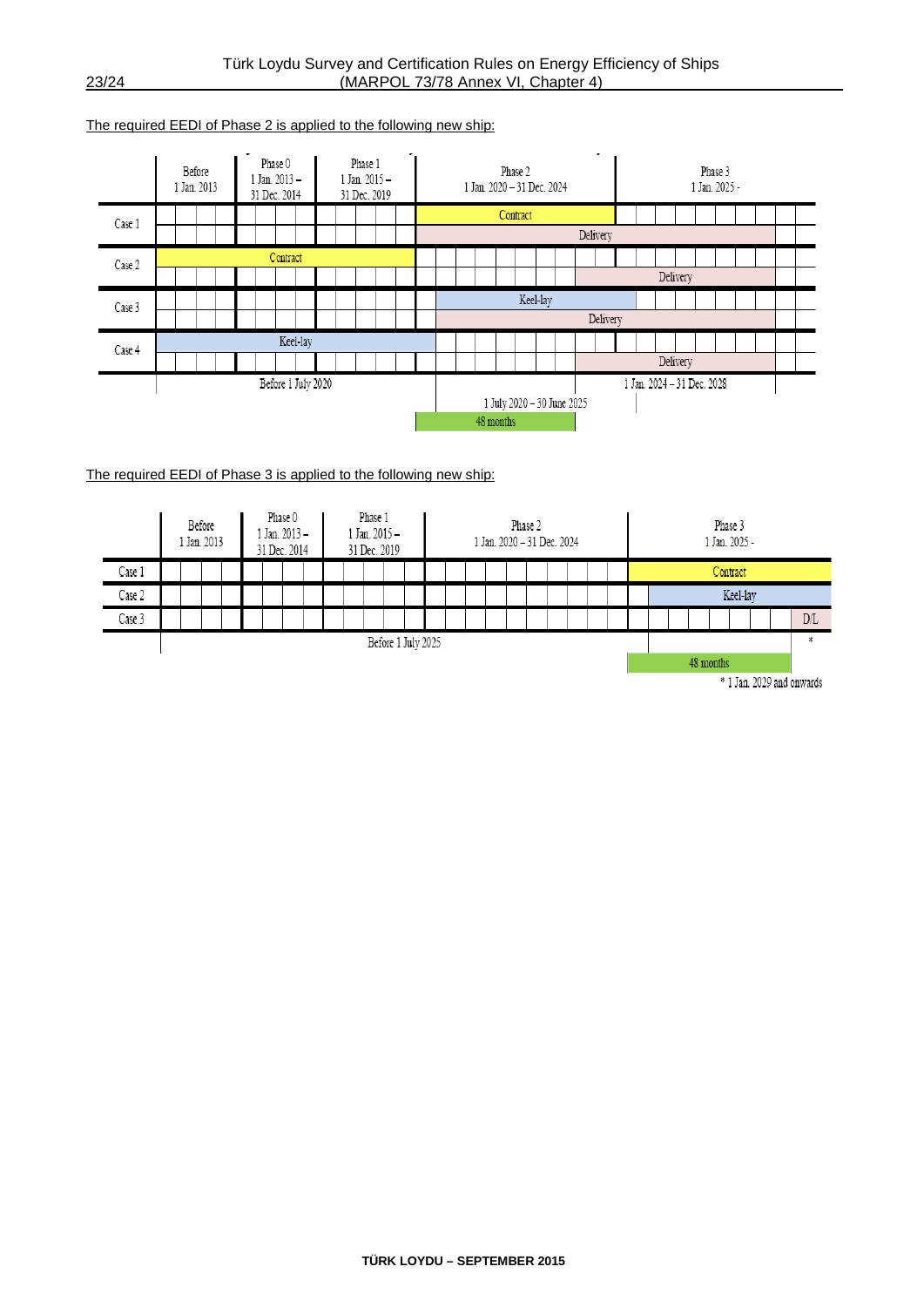#### **USEFUL REFERENCE DOCUMENTS IMO DOCUMENTS**

**RESOLUTION MEPC.203(62):** AMENDMENTS TO THE ANNEX OF THE PROTOCOL OF 1997 TO AMEND THE INTERNATIONAL CONVENTION FOR THE PREVENTION OF POLLUTION FROM SHIPS, 1973, AS MODIFIED BY THE PROTOCOL OF 1978 RELATING THERETO (Inclusion of regulations on energy efficiency for ships in MARPOL Annex VI)

**RESOLUTION MEPC.245(66) as amended by MEPC 263(68) and MEPC 281(70):** 2014 GUIDELINES ON THE METHOD OF CALCULATION OF THE ATTAINED ENERGY EFFICIENCY DESIGN INDEX (EEDI) FOR NEW SHIPS

**RESOLUTION MEPC.282(70):** 2016 GUIDELINES FOR THE DEVELOPMENT OF A SHIP ENERGY EFFICIENCY MANAGEMENT PLAN (SEEMP)

**RESOLUTION MEPC.254(67) as amended by MEPC 261(68):** 2014 GUIDELINES ON SURVEY AND CERTIFICATION OF THE ENERGY EFFICIENCY DESIGN INDEX (EEDI)

**RESOLUTION MEPC.215(63):** GUIDELINES FOR CALCULATION OF REFERENCE LINES FOR USE WITH THE ENERGY EFFICIENCY DESIGN INDEX (EEDI)

**MEPC.1/Circ.684:** GUIDELINES FOR VOLUNTARY USE OF THE SHIP ENERGY EFFICIENCY OPERATIONAL INDICATOR (EEOI)

**MEPC.1/Circ 795/Rev.2:** UNIFIED INTERPRETATIONS TO MARPOL ANNEX VI

**MEPC 68/INF.30:** 2015 INDUSTRY GUIDELINES ON CALCULATION AND VERIFICATION OF THE ENERGY EFFICIENCY DESIGN INDEX (EEDI) (Submitted by BIMCO, CESA, IACS, ICS, INTERCARGO, INTERTANKO, ITTC, OCIMF and WSC)

**MEPC.1/Circ.796:** INTERIM GUIDELINES FOR THE CALCULATION OF THE COEFFICIENT fw FOR DECREASE IN SHIP SPEED IN A REPRESENTATIVE SEACONDITION FOR TRIAL USE

**MEPC 64/INF.6:** SPEED/POWER TRIALS, PART 2, ANALYSIS OF SPEED/POWER TRIAL DATA

**MEPC 232(65) as amended by MEPC 255(67) and MEPC 262(68):** 2013 INTERIM GUIDELINES FOR DETERMINING MINIMUM PROPULSION POWER TO MAINTAIN THE MANOEUVRABILITY OF SHIPS IN ADVERSE CONDITIONS.

**MEPC.1/Circ.815**: 2013 GUIDANCE ON TREATMENT OF INNOVATIVE ENERGY EFFICIENCEY TECHNOLOGIES FOR CALCULATION AND VERIFICATION OF THE ATTAINED EEDI

**IACS PR38/Rev.1:** PROCEDURE FOR CALCULATION AND VERIFICATION OF THE ENERGY EFFICIENCY DESIGN INDEX (EEDI).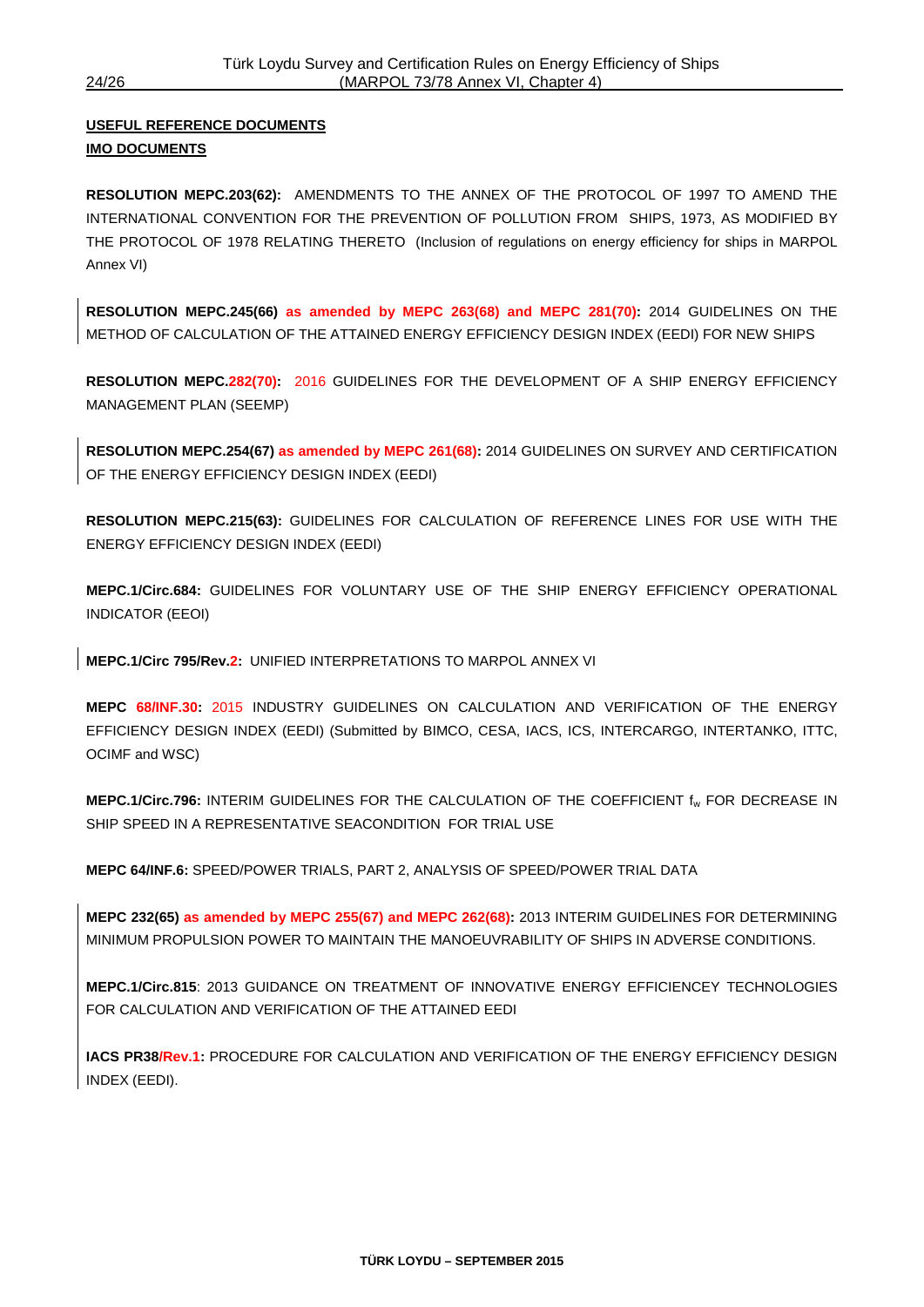#### **ITTC (INTERNATIONAL TOWING TANK CONFERENCE) DOCUMENTS**

ITTC- Sample Quality Manual (2002)

**ITTC Guidelines about CFD analysis:** 

| $7.5 - 03$   |   | <b>CFD</b>                                                                             |
|--------------|---|----------------------------------------------------------------------------------------|
| 7.5-03-01    |   | General                                                                                |
| 7.5-03-01-01 | P | Uncertainty Analysis in CFD, Verification and Validation<br>Methodology and Procedures |
| 7.5-03-01-02 | G | Uncertainty Analysis in CFD, Guidelines                                                |
|              | C | for RANS Codes                                                                         |
| 7.5-03-01-03 | P | <b>CFD User's Guide</b>                                                                |
| 7.5-03-01-04 | P | <b>CFD</b> Verification                                                                |

#### **ITTC Guidelines about calibration:**

| 7.6       | <b>CONTROL OF INSPECTION, MEASURING AND TEST</b><br><b>EQUIPMENT</b> |
|-----------|----------------------------------------------------------------------|
| 7.6-01    | <b>Measuring Equipment</b>                                           |
| 7.6-01-01 | Control of Inspection, Measuring and Test Equipment                  |

#### ITTC Guidelines about ship models & manufacture accuracy and propeller model:

| 7.5             |   | <b>PROCESS CONTROL</b>  |
|-----------------|---|-------------------------|
| $7.5 - 01$      |   | <b>Test Preparation</b> |
| $7.5 - 01 - 01$ |   | <b>Ship Models</b>      |
| 7.5-01-01-01    | P | <b>Ship Models</b>      |

#### ITTC Guidelines about resistance test:

| 7.5-02-02      |   | <b>Resistance</b>                                                       |
|----------------|---|-------------------------------------------------------------------------|
| 7.5-02-02-01   | Р | <b>Resistance Tests</b>                                                 |
| 7.5-02-02-02   | G | General Guideline for Uncertainty Analysis in Resistance<br>Tests       |
| 7.5-02-02-02.1 | G | Example for Uncertainty Analysis of Resistance Tests in<br>Towing Tanks |